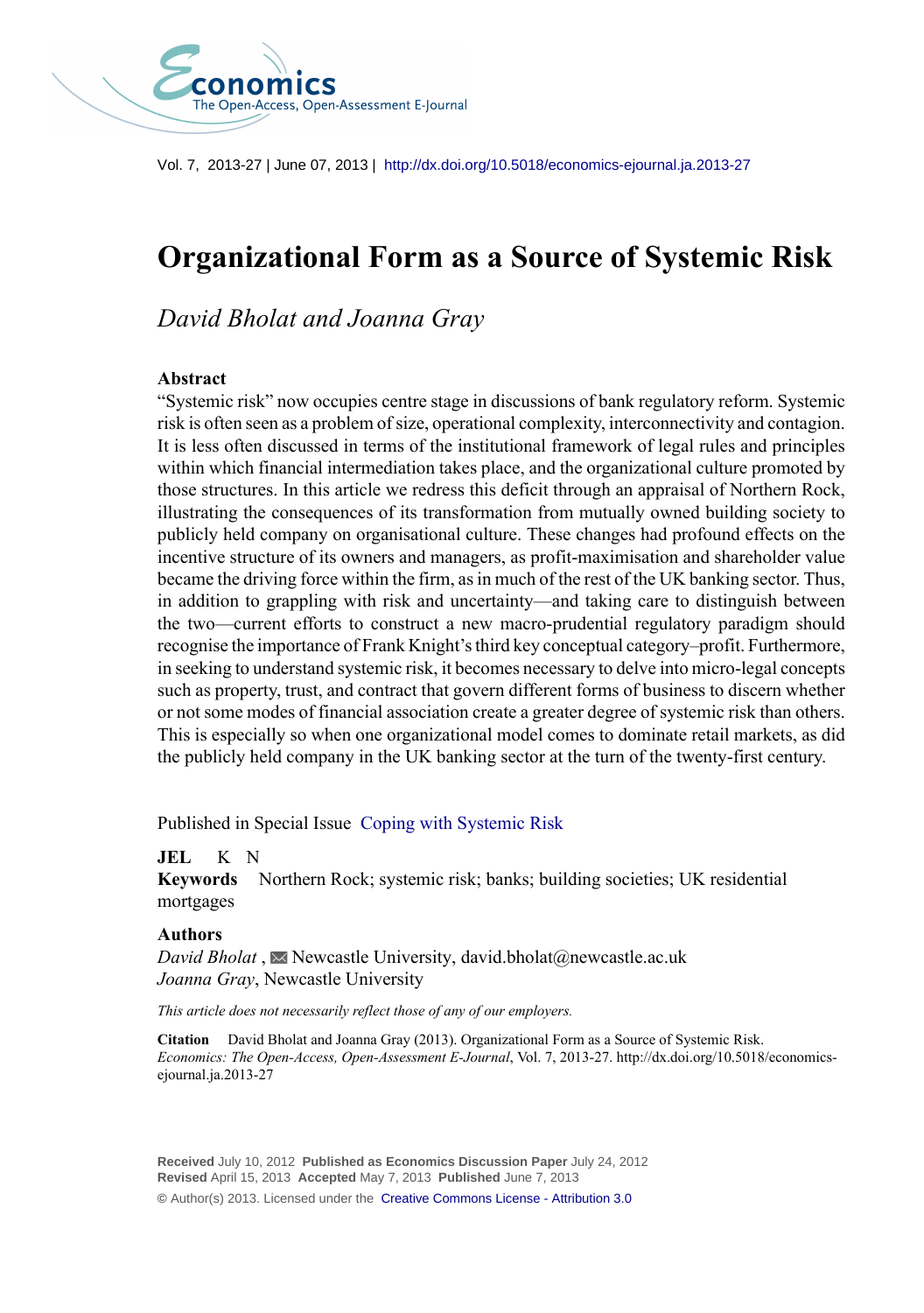The premise in antitrust analysis is that more competition is good for welfare, especially given its focus on consumers. Could banking, however, be special in this sense? Is more competition always good? Is it possible that too much competition is problematic in banking, where externalities on risk taking may lead to systemic crises? (Dick and Hannan 2012: 425)

#### **1 Introduction**

In his influential *Economics*, Paul Samuelson defined the discipline per tradition as the scientific study of efficiently dealing with scarcity (2010: 4). Today that definition of economics appears antiquated. Instead 'risk' has replaced 'scarcity' as the key concept around which much of the literature is organized. Here the shifting emphasis placed on these theoretical categories can be understood historically, as more generally reflecting the changing ways business is conducted in practice. In particular, modern risk discourse gained prominence following the economic crisis of the 1970s, which weakened the salience of both post-War Keynesian macroeconomics and the government-centred growth plans that paradigm intellectually underpinned (Postone 2012: 227). Set against the subsequent background of capital liberalisation and the globalisation of production, private risk management strategies emerged to replicate the investment predictability previously afforded by sovereign state regulation (most notably fixed currency exchange rates) but which, by the 1980s, for various reasons, had lost both political persuasiveness and economic efficacy (LiPuma and Lee 2004). Insofar as financial contracts such as derivatives became the main instruments by which big businesses started managing risk, this perforce bolstered the role played by the financial sector in the economy and thus the prominence of concepts from finance in economic theory (Crouhy et al. 2006: 37). And what makes the financial sector unique is that its products are not constrained by naturally scarce inputs. For instance, when a bank writes contingent commitments like credit cards, it does not do so primarily by reference to scarce savings but by evaluating the trade-off between expected profits and default risk (Moore 1979; Lavoie 1984; Wray 1990; Desai 1991; Goodhart 2010).

Taking care to observe the contingent and context-specific conditions favouring the recent success of modern risk discourse is not an arcane matter for intellectual historians but directly relevant to the future of the economy. Arguably the current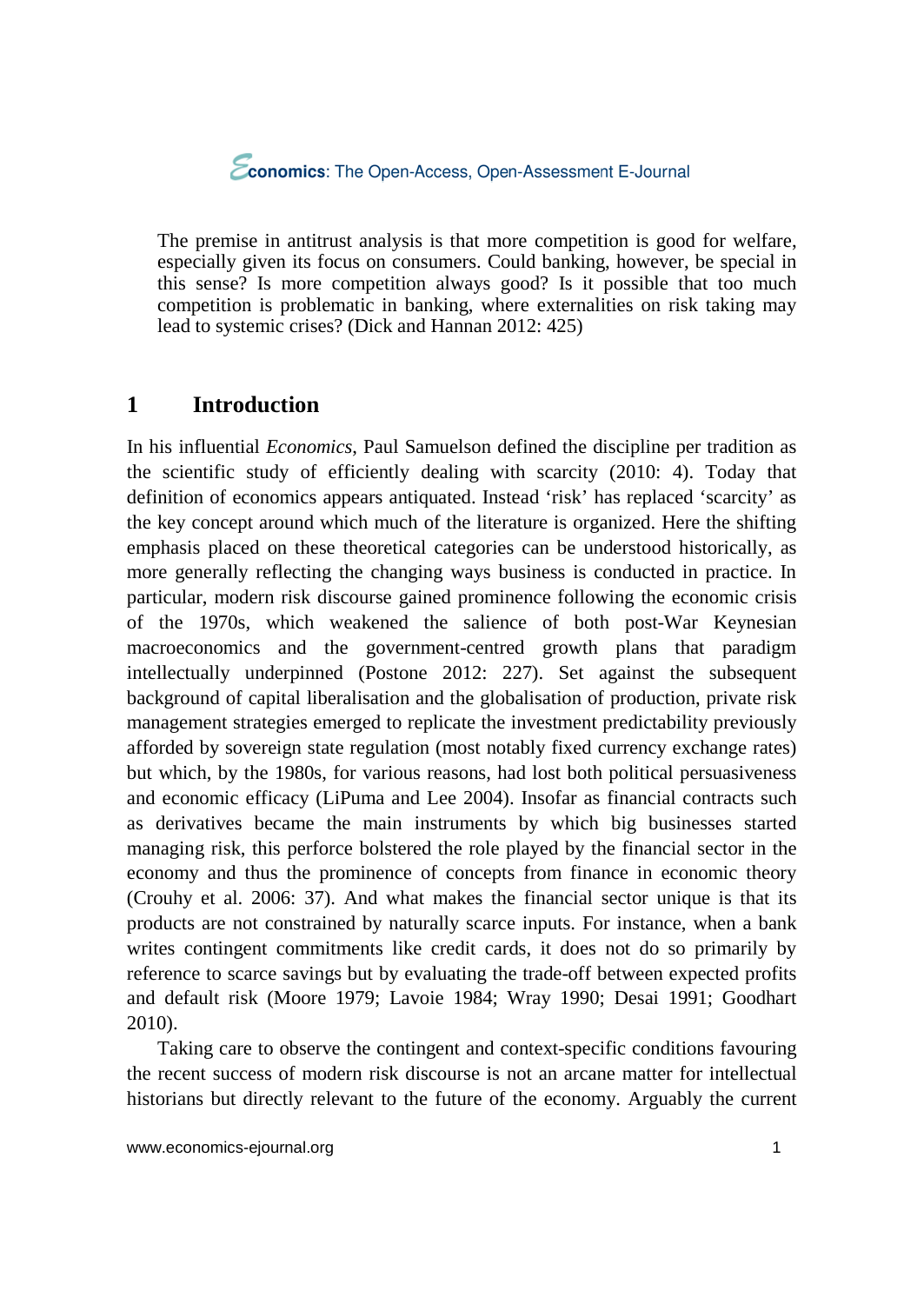crisis has as one of its sources an insufficient sensitivity to history among financial agents who wrongly believed that 'this time was different,' to invoke the fortuitous phrase of Reinhart and Rogoff (2009). In part, the forgetting of economic history by financial agents, as well as an inadequate self-understanding of the partiality and thus incompleteness of their own taken-for-granted terms, can also be understood within context, as exacerbated in the last thirty years by the predominant shift of economics away from the study of large-scale historical patterns to focus instead on apparently timeless problems in microeconomics such as asymmetric information and adverse selection (Postone 2012: 246).

Noting the historical specificity of risk discourse thus matters to the extent that it marks the non-necessity of this framing and raises awareness that the real world facts which "systemic risk" is meant to capture could be described otherwise.<sup>[1](#page-2-0)</sup> The terms in which problems are cast matters because they suggest certain remedial actions rather than others (Hayek 1973: 61). For instance, if recent events are a "business cycle," this terminology naturalises them and suggests they are unpreventable.[2](#page-2-1) By contrast, employing the term "systemic risk" implies that crises are manageable and measurable with the proper forecasting and macro-prudential tools. The fundamental question this special issue of *Economics* thus raises is whether "systemic risk" grasps the problem it purports to do, or recapitulates a paradigm that itself has conceptual problems. There are reasons for scepticism. For instance, in the period immediately preceding the crisis, the risk-weighted assets (RWAs) of the four largest UK-headquartered banks were falling precisely when it appears risks to the banking system and for the broader economy were building (Independent Commission on Banking 2011: 98). Thus in the same historical moment when risk-based discourse has proliferated, there has ironically been an increasing incidence of financial crises or "systemic risk" (Wolf 2008; cf. Laeven and Valencia 2008).

<span id="page-2-0"></span> $<sup>1</sup>$  The roots of risk discourse (as distinct from its preponderance) can be found in the nineteenth</sup> century, part and parcel of a larger embrace of probabilistic reasoning in the Anglo-American world (Hacking 1990; Bernstein 1998).

<span id="page-2-1"></span><sup>2</sup> In fact, banking crises are institutionally contingent. As the distinguished British banking historian Forrest Capie (2011: 4) has pointed out, "Fractional reserve banking is a pre-requisite for financial crises…it is difficult to see how a banking crisis…gets underway before there has developed a banking multiplier of some significance…In England it is not until the beginning of the nineteenth century that that point is reached."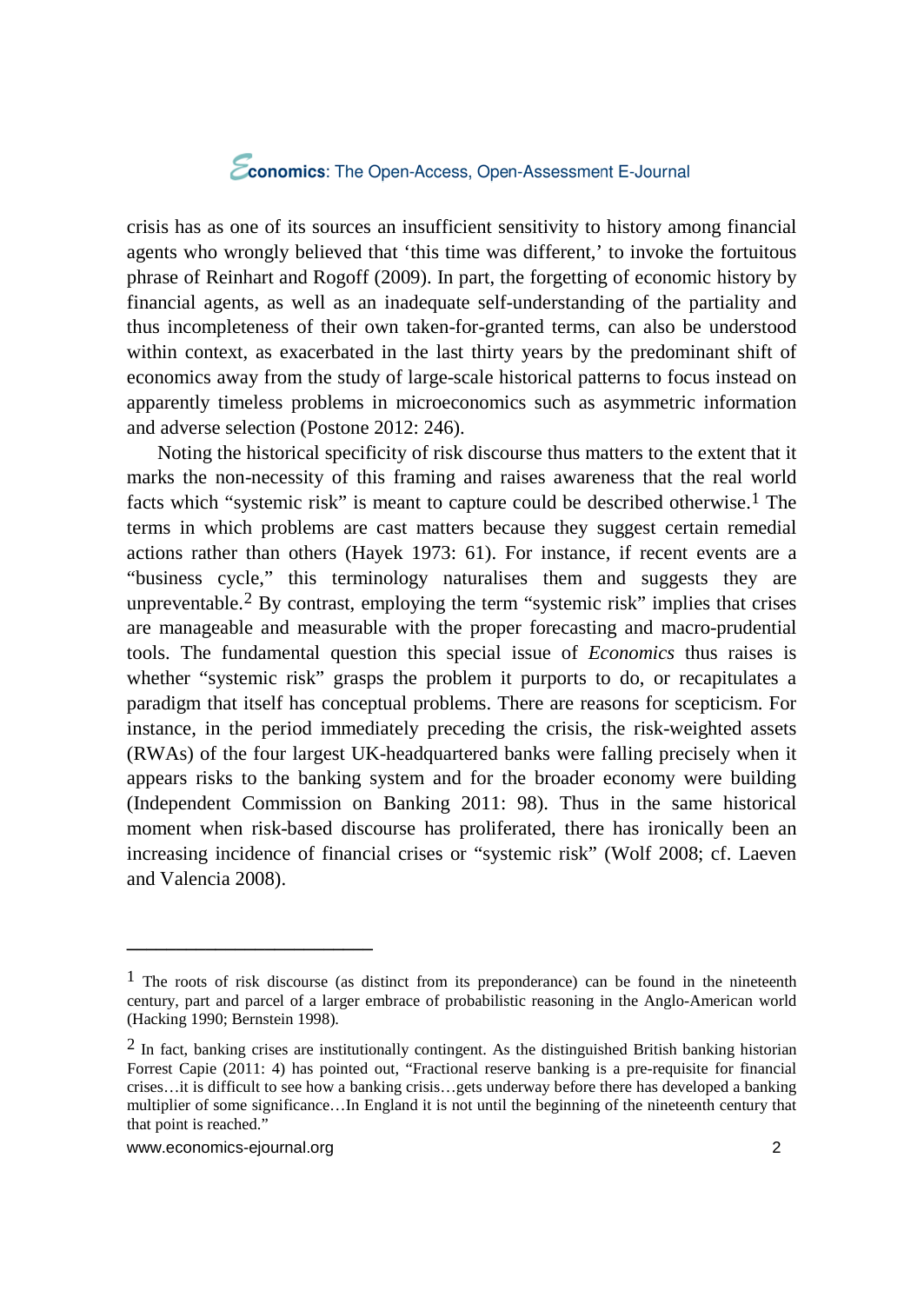In particular, one of the problems with the concept of "systemic risk" is the analytical imprecision which arises from the multiple meanings currently attached to it. As a recent Bank for International Settlements paper noted "a precise definition of systemic risk is still lacking" (Cerutti et al. 2012: 1, fn. 2). However, although it remains a contested term, there is some convergence toward common usage in the literature.<sup>[3](#page-3-0)</sup> Specifically, many scholars define "systemic risk" as the chance that all or a large portion of the financial system fails (Beale et al. 2011). In many instances, the sources of "systemic risk" are identified as common exposures that propagate problems at a single firm across several. The exact channels of contagion can be direct or indirect (Dow 2000: 5).<sup>[4](#page-3-1)</sup> For example, direct channels of contagion include payment settlement delays and interbank exposures, particularly when firms have interconnected, concentrated funding. Viewed from the other side of the ledger, indirect channels of contagion also exist. In many stylized models of systemic risk, solvency shocks at one firm can lead to their selling assets, depressing their market price more generally, leading to losses at other firms similarly exposed, particularly under a mark-to-market accounting regime (Allen and Carletti 2008). At the same time, declines in asset prices reduce the value of collateral and thus the availability of bank loans to borrowers (Bernanke et al 1998). Cumulatively, this can cause the banking system to deleverage, shrinking the money supply, with spill-over effects on output and employment in other sectors of the economy because of declines in the volume and increases in the price of credit, given sticky wages and nominally fixed liabilities.[5](#page-3-2)

Although illuminating, the key limitations with these stylized models of systemic risk is their identifying mechanisms which magnify shocks but often without explaining their fundamental source. Furthermore, the crisis is grasped belatedly and superficially if primarily understood as a "credit crunch." On the

<span id="page-3-0"></span><sup>&</sup>lt;sup>3</sup> A common but crude use of the term 'systemic' is to attach that label to particular firms because they are large in terms of their assets or because of their role in the payment system. However, the conflation of particular firms with the system undermines its intent by creating an implicit subsidy for those firms, potentially contributing to the very problem such labeling is meant to identify. More generally, the equation of systemic risk with risk to "systemically important financial institutions" overlooks the fact that what constitutes a systemically important institution depends on context; the insolvency of even a small or medium sized bank can have large-scale ramifications in a heightened period of financial stress.

<span id="page-3-1"></span><sup>&</sup>lt;sup>4</sup> The term 'contagion' signals a shift in economics away from metaphors like equilibrium drawn from physics and toward those drawn from biology (Erturk et al. 2011).

<span id="page-3-2"></span><sup>5</sup> Here the recent literature owes an often unacknowledged debt to Fisher (1933).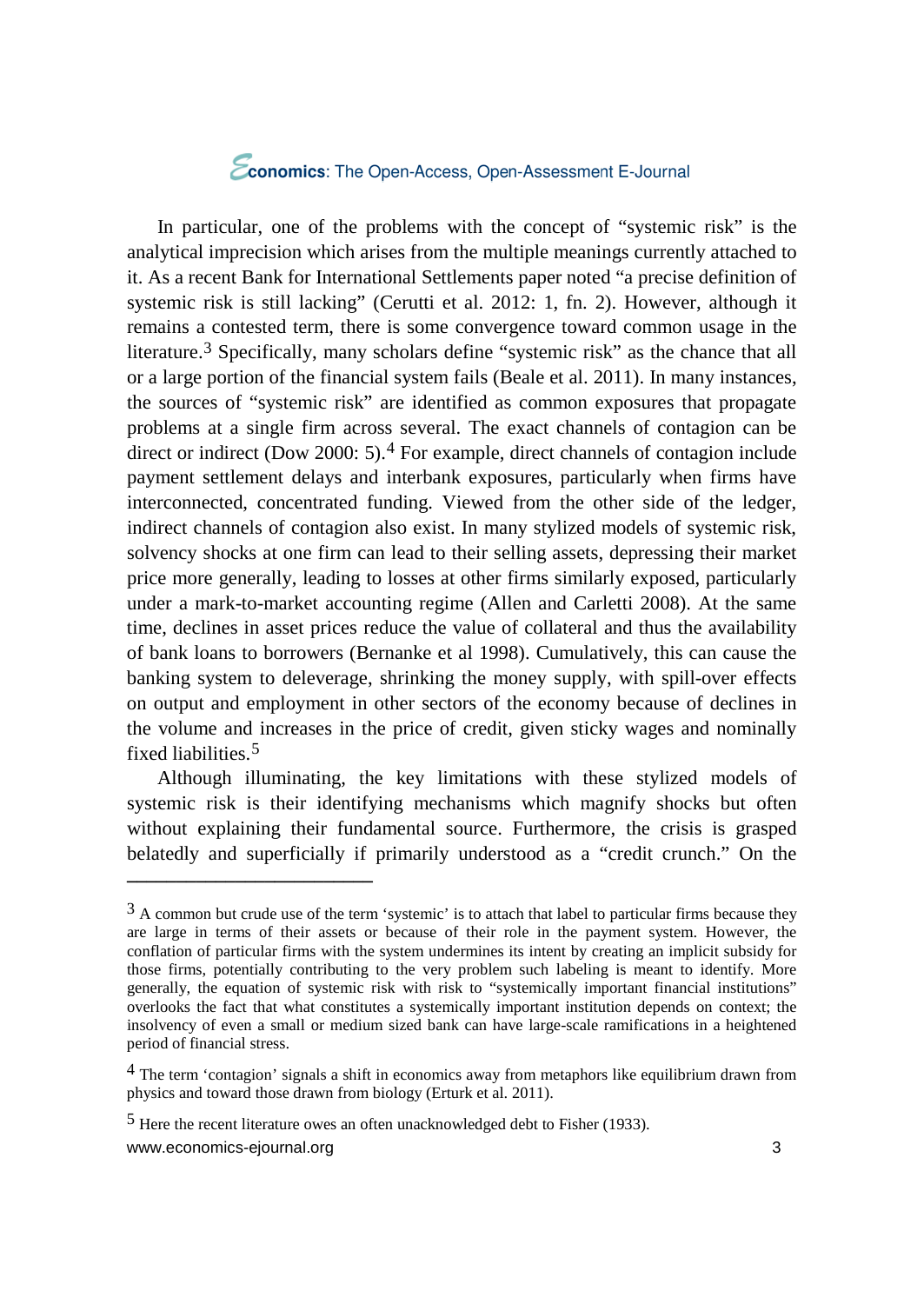contrary, there is an emerging consensus that the crisis was caused in the first instance by asset price inflation, particularly in the financial, insurance, and real estate (FIRE) sectors (Pozsar et al. 2010; International Monetary Fund 2011; Lo Duca and Peltonen 2011; Schularick and Taylor 2011).<sup>[6](#page-4-0)</sup> Within global financial markets, sources of asset price inflation included practices such as re-hypothecation, pyramiding, stock repurchases, and double leverage (Gorton 2010; Geanakoplos 2010; Lazonick 2012).[7](#page-4-1) As well—and with particular acuity in the UK—asset price inflation has been correlated with a rapid expansion of bank credit to the economy, captured by a ratio of credit-to-GDP exceeding long-term trends (Bank of England  $2011: 11$ .<sup>[8](#page-4-2)</sup> Consequently, the balance sheets of British banks now exceed the size of other UK financial sectors, with much of this growth starting just prior to the millennium (Davies et al. 2010: 325). The critical question is why.

Here we take inspiration from the father of modern risk discourse, Frank Knight. As is well-known, Knight (2010) posited an analytical distinction between risk and uncertainty, defining the former as events reducible to a probability distribution with a high confidence interval, while denoting by the latter events whose frequency and timing are unknown and possibly unknowable (Herring 2011). In subsequent iterations of Knight's ideas this distinction has been blurred. In banking this has in part occurred because of the proliferation of value-at-risk (VaR) calculations that try specifying probability values and numerical thresholds of *unexpected* losses (Sollis 2009). Consequently much of what is ordinarily encompassed under the category of risk is really uncertainty (King 2004). But even less minded than the subtle distinction between risk and uncertainty is their relation to the third but often neglected term in Knight's troika—profit.[9](#page-4-3)

<span id="page-4-0"></span><sup>6</sup> Between 1998 and 2008 sterling loans from British banks to financial companies grew by over 200 percent relative to GDP, compared to 50 and 60 percent for the household and private non-financial sectors, respectively (Independent Commission on Banking 2011: 50).

<span id="page-4-1"></span><sup>&</sup>lt;sup>7</sup> Pyramiding involves using the increasing value of assets to purchase more assets. Re-hypothecation is the reuse by a creditor of collateral pledged by a borrower to secure the creditor's own borrowings (Kettering 1999). Stock repurchases involve a corporation buying back its own shares so as to increase the price and trading volume of the stock. Double leverage describes a situation where holding companies raise debt on top of the debt raised by their subsidiaries.

<span id="page-4-2"></span><sup>8</sup> The 'Great Moderation' may also have been its own undoing, with stability breeding instability in the form of over-exuberant optimism which also contributed to rising asset prices (Minsky 1991).

<span id="page-4-3"></span>www.economics-ejournal.org 4 9 According to Knight, the intractable endurance of uncertainty—even at the level of our own personal preferences, which are often revised by "stimulus and suggestion" (1997: 42)—explains why some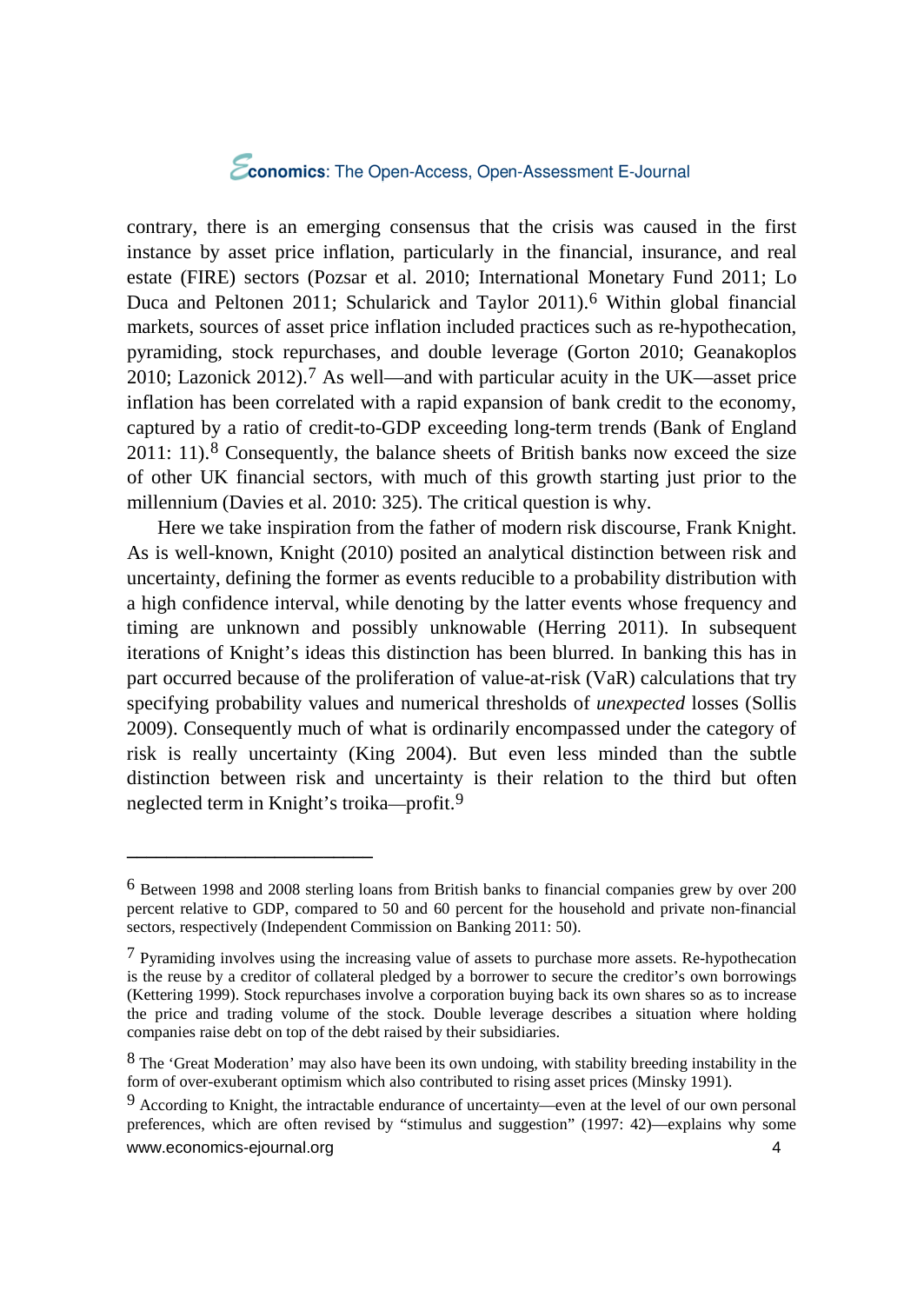In response, this article seeks to link the concept of "systemic risk" to the issue of the profit rate in the banking system. In particular, we observe that material changes in corporate governance and the competitive environment which place greater pressure on banks to return profits, while simultaneously or subsequently decreasing the actual profit rate of their banking books, create conditions ripe for crisis by inducing banks to assume new risks. As per convention, the profit rate of the banking book may be measured by net interest margin (NIM), a ratio expressing net interest income relative to average interest-earning assets. Thus although profits before tax for the Major British Banking Groups (MBBG) increased in the years leading up to the crisis, NIM across the sector actually decreased (Figure 1).<sup>[10](#page-5-0)</sup> With the rate of return on their banking book reduced, MBBG responded by pursuing trading and fee income, which rose to nearly 60 percent of their profits, having been a minor component three decades ago (Davies et al. 2010:  $324$ ).<sup>[11](#page-5-1)</sup> To the extent that non-interest income was generated via securitisation, these developments inflated the supply of credit which, viewed retrospectively as an equal and opposite accounting entry, generated debt in excess of obligors' capacity to make good on their promises to pay.

In this article we do not aim to add to the many excellent general surveys and formal models of systemic risk within the economics literature (De Bandt et al. 2012). Rather, our aim is to flesh out how systemic risk developed concretely in our historical period through changes in the management, organisation, and culture of British banks. In particular, our article focuses on how systemic risk crystallized at and through Northern Rock, a firm whose crisis we have both explored in-depth (Bholat et al. 2012; Gray and Akseli 2011). As Figure 1 reveals, Northern Rock had the lowest NIM among MBBG before the crisis. Northern Rock thus embodied, in highly concentrated form, a wider trend in British banking. Although Northern Rock was largely a domestic bank, its special significance in making the larger global

firms return profits and others loss (cf. Obrinsky 1983). Robb (2009) has written an innovative paper further developing the implications of Knightian uncertainty for microeconomics.

<span id="page-5-0"></span><sup>10</sup> Major British Banking Groups is an aggregate category produced by the British Bankers' Association composed of Santander UK Group, Alliance & Leicester Group, Barclays Group, Bradford & Bingley Plc (up to and including 2009), HBOS Banking Group, Lloyds Banking Group, HSBC Bank Group, Lloyds TSB Group, Northern Rock, and the Royal Bank of Scotland Group.

<span id="page-5-1"></span> $11$  Not coincidentally, as bank tellers were transformed into sellers of a myriad of financial products (Rogers 1999), conduct at the retail banking level appears to have suffered, with successive incidences of widespread mis-selling of retail financial products payment protection insurance being the most recent example (BBC News 9 May 2011).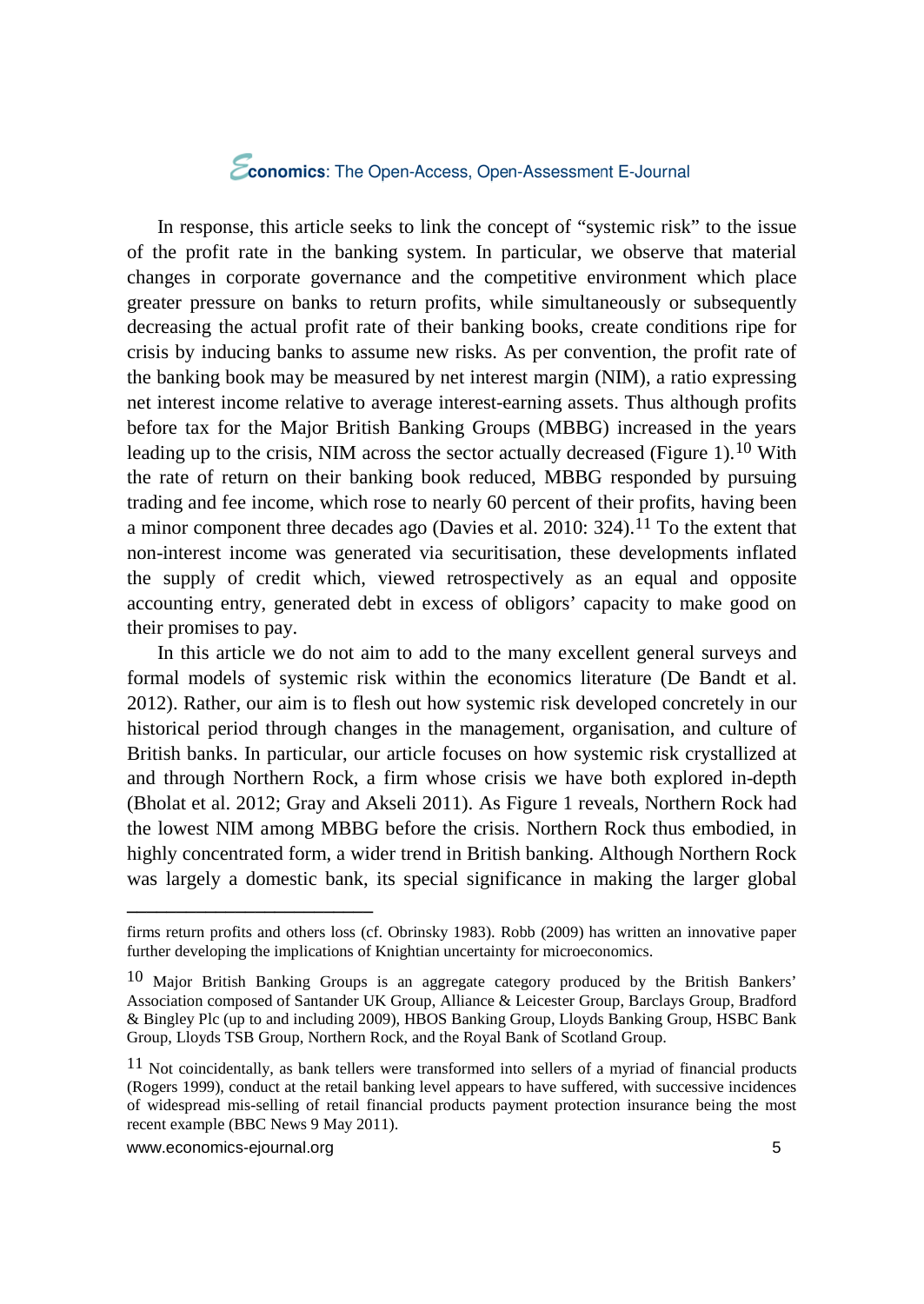crisis is widely recognized by scholars, with prominent Princeton economist Hyun Shin's (2009) commenting that Northern Rock was "the bank run that heralded the



*Figure 1*: Net Interest Margin, Major British Banking Groups and Northern Rock

*Data Source*: British Bankers' Association.

*Notes:* The data points between 1996-2003 are stated on a UK GAAP basis. From 2004 on the data is stated according to IFRS.

financial crisis." Northern Rock's crisis particularly resonated on local and national scales. At the time of its 2007 crisis, Northern Rock was the largest private sector employer in North East England (Walters 2008: xi) and the fifth-largest lender by mortgage assets in the UK (Brummer 2008: 12).

There already exists an established economics literature on Northern Rock, focused mainly on explaining the firm's crisis as a function of its dependence on wholesale funding and mortgage securitisation (Weale 2007; Chick 2008; Milne and Wood 2008; Rafferty 2008; Congdon 2009; Hamalainen 2009). But while this explanation is correct as regards the immediate cause, it begs the question when and why the firm developed this business model in the first place. Here what needs to be stressed is not only that Northern Rock sold mortgages in secondary markets, but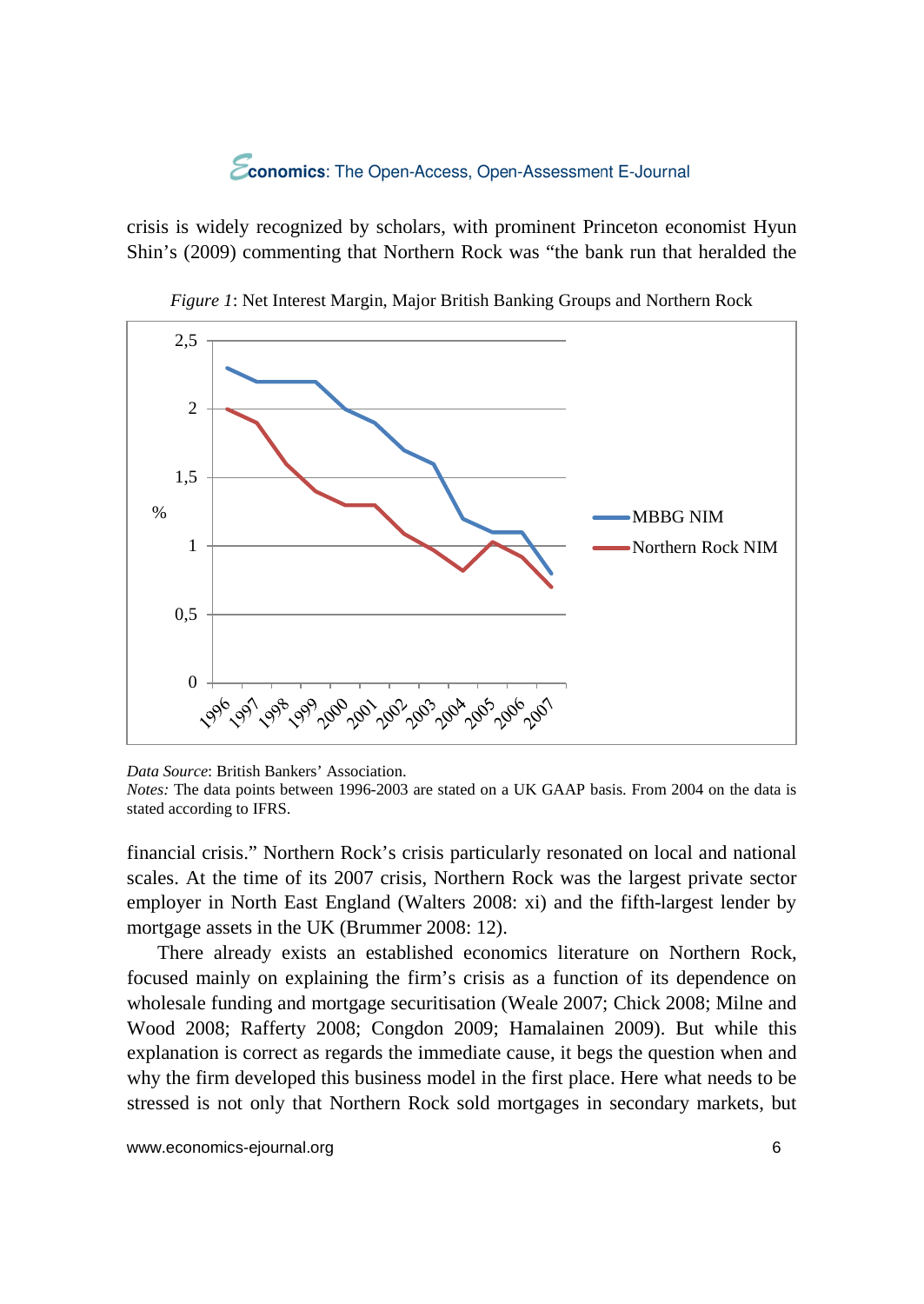also the relatively novel fact that equity in the firm was sold at all. Dating back to the nineteenth century, Northern Rock operated as a mutual building society for most of its history. As a mutual society, its shares were held by its users (depositors and borrowers) and the firm operated by legal statute on the philanthropic premise of increasing home ownership. But in 1997, Northern Rock converted to a corporation listed on the London Stock Exchange, part and parcel a larger demutualisation wave of British building societies. But the intervening years have shown a misplaced faith on the part of those who 'converted' (Warner 1997). All eleven building societies that demutualised in the 1990s have since lost their operational independence, either because they have been acquired by other banks, or because they have received public bailout, such as Bradford & Bingley and Northern Rock (Marshall et al. 2011: 26). The impact of these developments on the structure of the UK residential mortgage market has been profound. Between 1945 and 1980, building societies consistently originated over 80 percent of all mortgages in Britain (Watson 2004). But by 1997, the building societies' share of mortgages was reduced to one-quarter (Stephens 2001: 336) and 65 percent of the sector's assets had been transferred to the corporate banking sector (Drake 1997: 1).

In thus setting Northern Rock's crisis within the longer context of British building society demutualisation, this article aims to remedy some of the historical deficit in the systemic risk literature we made note of at the start. It also aims to add depth to the existing scholarship on Northern Rock by detailing the business model and management philosophies behind the firm's spectacular rise and fall on the basis of detailed analysis of annual reports and accounts, interviews, and archival research. In addition, by emphasising the historical novelty of British banks prominence in the UK residential mortgage market, the article has relevance for policy debates today. Many analysts have argued that the practice of mortgage securitisation was responsible for the crisis at Northern Rock and other banks. The basic argument is that securitization created perverse incentives for banks to originate mortgages without due regard to credit risk, since these loans could be sold off-balance sheet to investors (Morris 2008). However, as more acute analyses have revealed, this argument oversimplifies the behaviour of banks. Banks as a sector remained significantly exposed to securitized mortgages through the holding of their own or other banks' mortgage-backed securities (MBS), as well as through credit guarantees to special purpose investment vehicles and conduits selling MBS (Acharya et al. 2009: 21; Calomiris 2008: 34). As this article argues, this implies that the interesting issue is not mortgage securitization per se but, more precisely,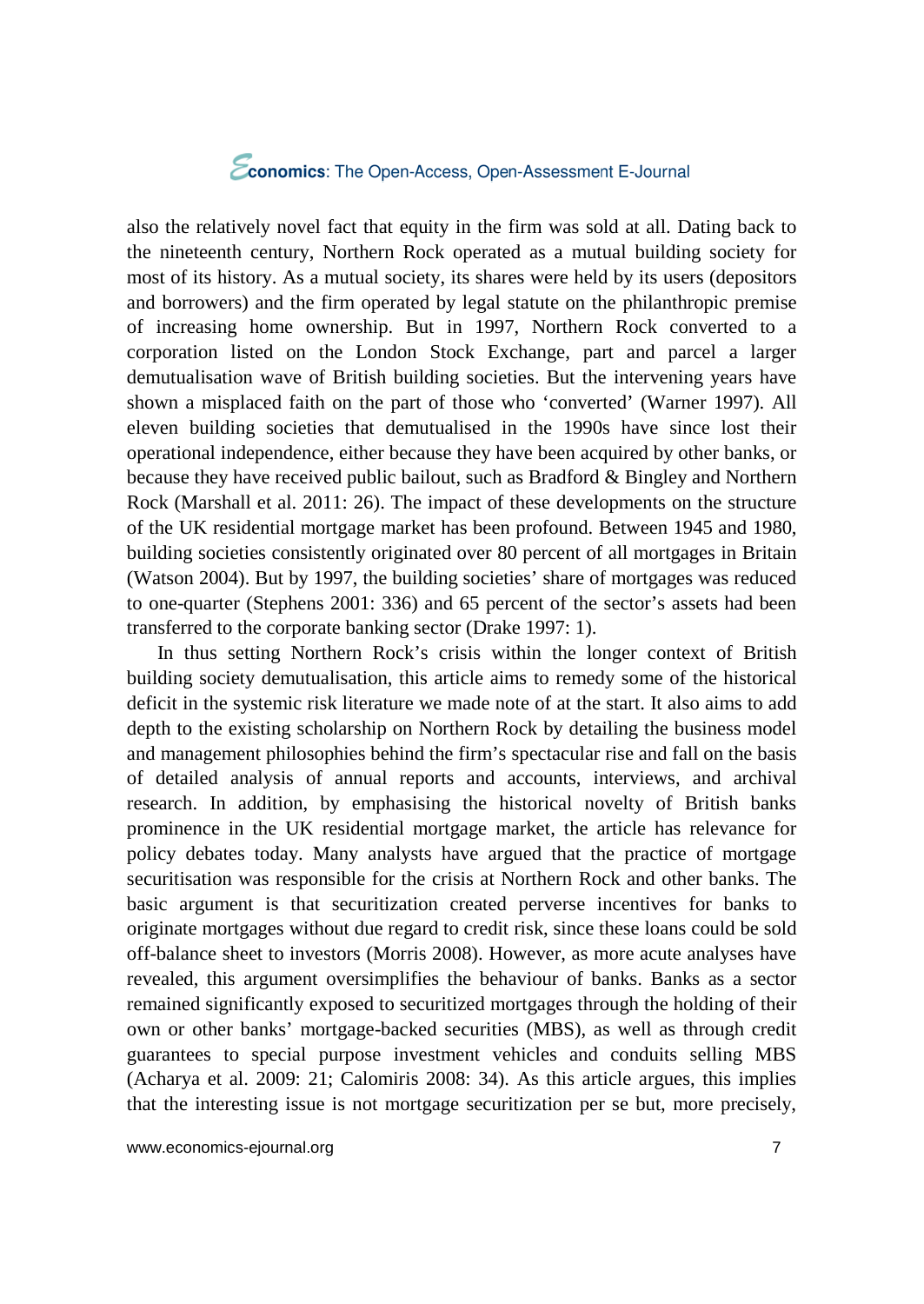the preference of banks to hold mortgages as assets, which is a recent development since the 1980s. At least in the UK case, emphasizing the novelty of mortgage securitization skips a step, passing over the more fundamental question of when, why, and with what impact mortgages became important to the asset portfolio of banks.

Finally, in placing emphasis on "risk-inviting rules" in banking (Calomiris 2010) such as insurance for depositors and limited liability for investors, our article endeavours to show how legal structures writ large foment system-wide risk. From our perspective, the current crisis has thus been 'legal' as much as it has been 'economic'. Critical legal distinctions between branches and subsidiaries (Wade 2009), encumbered versus unencumbered assets (Deryugina 2009), and between default and bankruptcy, attained significance over the course of the crisis to an extent many equilibrium models in economics inadequately capture.<sup>[12](#page-8-0)</sup> In particular, as this article illustrates with reference to Northern Rock, the crucial legal shift from mutual cooperatives to limited liability corporations as the key commercial enterprises responsible for writing residential mortgages may have been an important factor in structurally propagating systemic risk across the British banking system in recent years.

#### **2 Building "Society"**

Northern Rock's roots reach back to 1849 when the Newcastle upon Tyne and Northern Counties Freehold Land Society was established by a group of townspeople "with the object of purchasing land on which to build houses for the deserving and thrifty" (Aris 2000: 12). At inception, the Northern Counties Freehold Land Society was a building society in the literal sense of an organisation engaged in the collective purchase and building of houses for its 300 members (Bab 1938: 56). Although the chief advantage for members was their ability to purchase land at wholesale prices, the society was also formed with the ambition of helping members gain the right to vote, given various property qualifications then applicable in

<span id="page-8-0"></span> $12$  As Goodhart (2009) has pointed out, most dynamic stochastic general equilibrium models are premised on real business cycle theory, where shocks are exogenous and the transversality condition rules out defaults and minimize the role of money and banks. In other words, they make residual what distinguishes monetary from barter economies (Ingham 2004).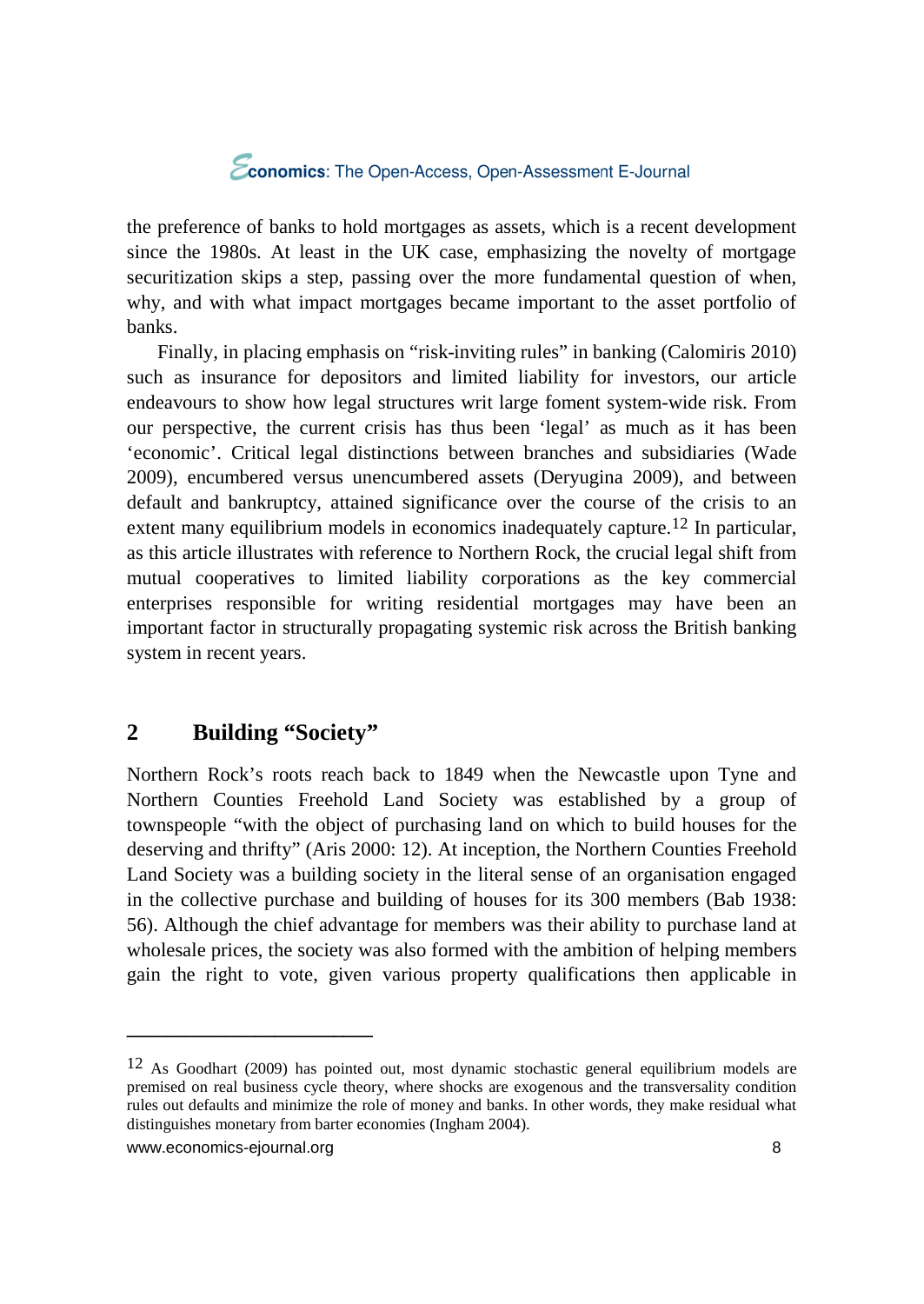England (Boléat 1987: 3). With housing complete, the Northern Counties Freehold Land Society was wound down after a year.

Soon thereafter, another Newcastle-based building society modelled on the first society was started. But the new firm differed organisationally from its predecessor. As Stephen Aris (2000: 23) in his excellent official history of Northern Rock notes:

The trades-people and shopkeepers were in a majority on the board, and it was they who set the tone this time, rather than the politically motivated lawyers and other professionals. Much less was to be heard about providing decent housing for the deserving poor, and much more about the excellent returns available on a pre-eminently safe investment. The accent was more on money and its accumulation than on land and its development.

This change in organisational culture was reflected in the changed legal architecture of the new enterprise. Whereas the mandate of the original society had been to house a particular set of people, the new society was founded to operate in perpetuity. Furthermore, the changed emphasis on "the building society as a home for savings rather than saving for a home" (Aris: 19) expressed itself in the fact that the new society began to offer interest on deposits—and in step started charging interest on loans. As Aris notes, "the introduction of preference and paid-up shares (the latter being a full value share available to non-subscribers) was a watershed" because it created "a lump sum investment pure and simple with no direct connection with house purchase or home ownership" (Aris: 46–47).

The local development of the Northern Counties Permanent Benefit Building and Investment Society over the next century mirrored the broader national trajectory of building societies in Britain. As late as 1950, the market for residential mortgage finance was small, primarily because only 25 percent of UK households at that point in time were owner-occupiers (Cook et al. 2001: 10). But between 1950 and 1980, the number of homeowners doubled, reflecting rises in real median incomes and changes in consumer preferences.[13](#page-9-0) Northern Rock proper was born against this backdrop, the product of a 1965 merger between the Northern Counties

<span id="page-9-0"></span>www.economics-ejournal.org 9 13 Government policy played a role in shaping this preference because of government tax relief on mortgage interest and capital gains tax exemption on real estate transactions (Fforde 1983: 369). Government policy also played a role on the supply side, with rent controls constricting the supply of private lets, such that by the late 1970s, the choice for British households in terms of mode of dwelling was limited to owner-occupation or public housing. Furthermore, the implementation of the Housing Act 1980 giving tenants in council houses the option to buy properties at reduced properties transferred 630,000 dwellings to the private sector retail mortgage market in its first four years (Dicks 1988: 36).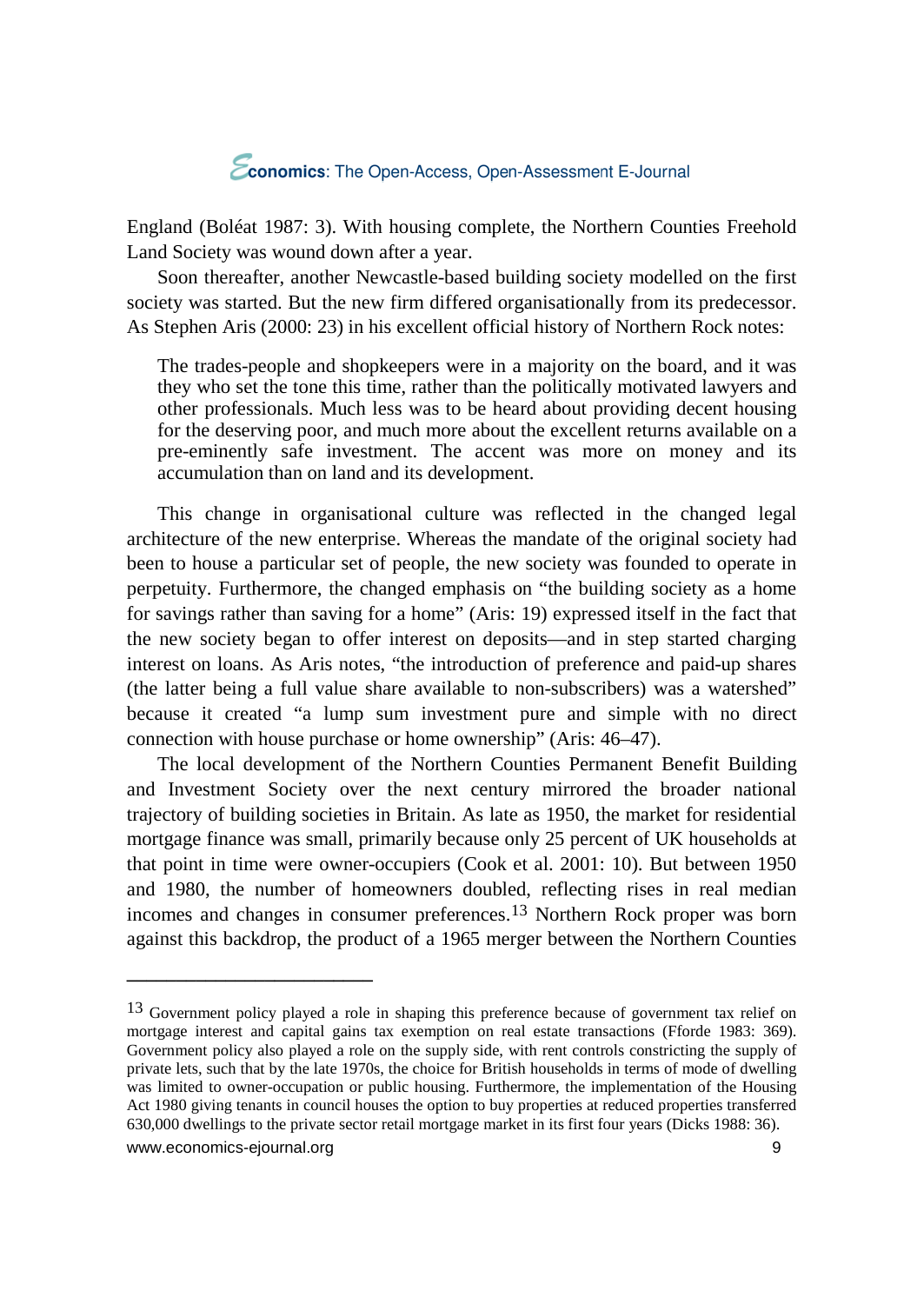Permanent Benefit and Investment Building Society and the Rock Building Society, another North East organisation founded in 1865. While the newly amalgamated society continued to focus on making mortgages within the North East, the broader national demand for residential mortgage finance offered a rationale for the firm's strategy of pursuing growth through acquisitions. From the launch of the new firm in 1965 until 1997, Northern Rock bought 53 other building societies, mostly in the North East (Walters 2008: 5).

It is noteworthy that while the post-war boom in owner occupation and housing construction benefitted building societies like Northern Rock, British banks generally issued less than 5 percent of residential mortgages during this period. This continued a historical pattern; traditionally, British banks concentrated their portfolios in short-term assets such as bills of exchange and rolling overdrafts. In fact, long-term lending or maturity transformation— particularly for housing with the exception of loans secured on large gentry owned estates—was generally considered imprudent within banking circles, in part because of the association of such advances with populist organisations such as building societies and land banks (Rogers 2007). Moreover, even if they wanted to compete in the residential mortgage market, British banks in the post-war period could not have easily availed themselves of the discretionary funds to do so. During the 1950s and 1960s, British banks often held two-thirds of their assets in the form of gilts and government securities because of lending controls put in place to fight inflation and maintain the convertibility of the pound under the Bretton Woods system (Congdon 2011: 64).<sup>[14](#page-10-0)</sup>

In spite of holding most of their assets in highly marketable but relatively low yield securities, firms enjoyed healthy rates of profitability because the 'Big Five'

<span id="page-10-0"></span><sup>&</sup>lt;sup>14</sup> During the nineteenth century, financial capital flowed freely out of Britain at rates relative to output that are still unprecedented today (Dintenfass 1992: 43). Capital controls in the twentieth century first emerged as weapons in the arsenal of the British government in a very literal sense (Artis and Taylor 1989). They were enacted at the start of the Great War to pay for soldiers and supplies. Although these controls ended in 1925, they returned for the same reasons in 1939 (Wood 1985). They continued to exist after the War because of prominent Keynesian arguments that capital controls "should be a permanent feature of the post-war system" (Keynes, as quoted in McKinnon 1993: 13). This followed from the perception that capital flows had prolonged the Great Depression (Bordo 1992: 12). During the Depression, as prices fell, expected profitability did as well, leading investors to sell the pound. Although officials tried to re-attract investors by raising interest rates, they did so at a time when, from a proto-Keynesian view, they ironically needed to be reduced (Mishkin 1999: 7-8). Article VI of the Bretton Woods agreement encouraged countries to use capital controls to achieve full employment and domestic growth, notably through regulation of overseas securities investment (Miller and Wood 1979: 44).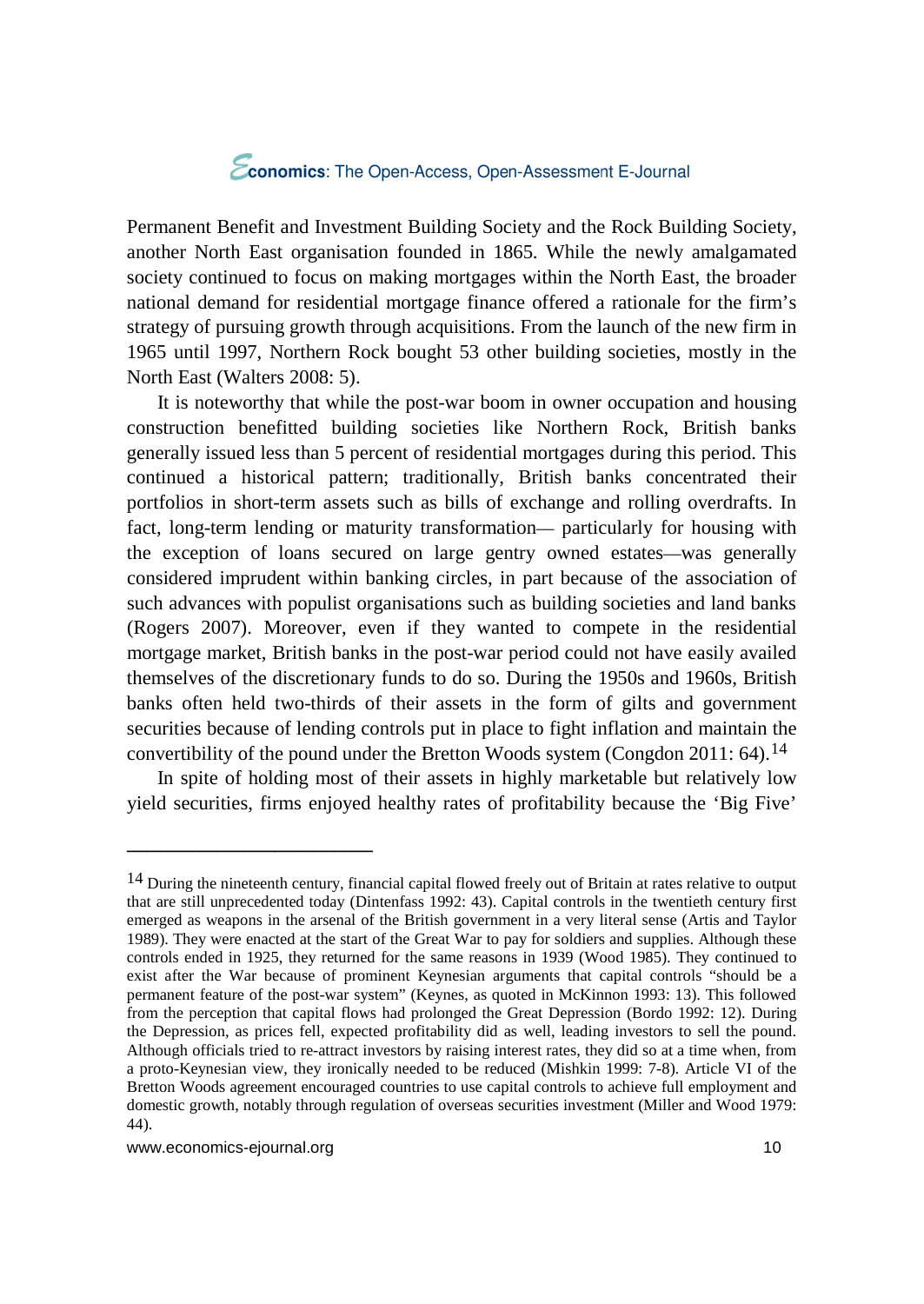banks operated a de facto oligopoly. Consequently, the role of profits as a meaningful category for bankers was very different in the post-war period than it is today. In part, this stemmed from the fact that British banks did not publish their true profits until 1969, so banks and their investors could not easily compare financial performance across firms (Capie and Billings 2004: 71). Consequently, bank dividends remained constant for long intervals, and bank stock tended to be regarded as fixed interest securities by investors (Capie and Billings 2001: 387). More generally, the culture within British banks was fundamentally different than their current culture.[15](#page-11-0) As Charles Goodhart (2011: 139–140) has described the situation with characteristic wit:

There was no call for financial innovation; bank manager were trained to say 'no,' rather than 'yes;' and they, and their counterparts in mortgage banking, followed the 3:6:3 rule, i.e. borrow at 3 percent, lend at 6 percent and on the golf course by 3 p.m. Lunches were long and liquid.

Speaking about shareholder value and profit maximisation within this context would be anachronistic. Whatever the resulting inefficiencies and inequities within British banks during this period—and no doubt they were legion—the system produced stable profits for firms and thus financial stability. Suffice to recall that the safety of the system was such that until 1973 the Bank of England employed just one senior official to oversee supervision of the entire financial sector (Capie et al. 1994: 74).

However, changes in British banks' competitive environment began with the implementation of a more liberal regulatory regime in 1971 shorthanded Competition and Credit Control "after the document that had preceded the implementation of the changes" (Moran 1984:  $2$ ).<sup>[16](#page-11-1)</sup> As well, starting in the 1970s, banks' profits were pinched from both sides of the balance sheet. Specifically, the emergence of mutual and pension funds caused disintermediation, reducing banks' retail funding. As a consequence of this shift in household savings, a mass market

<span id="page-11-0"></span><sup>15</sup> Historically, the boards of British banks consisted of local aristocrats and so-called "Johnny Seventeens" i.e. non-university educated, lower middle class persons who had worked themselves up to the boardroom from clerk level. But starting in the late 1970s, British banks followed the lead of foreign (mostly American) rivals to whom they were losing business, and began hiring MBA talent from across the globe to fill executive and managerial positions (Lascelles 2005).

<span id="page-11-1"></span><sup>16</sup> Most significantly, Competition and Credit Control meant banks no longer set their interest rates collectively.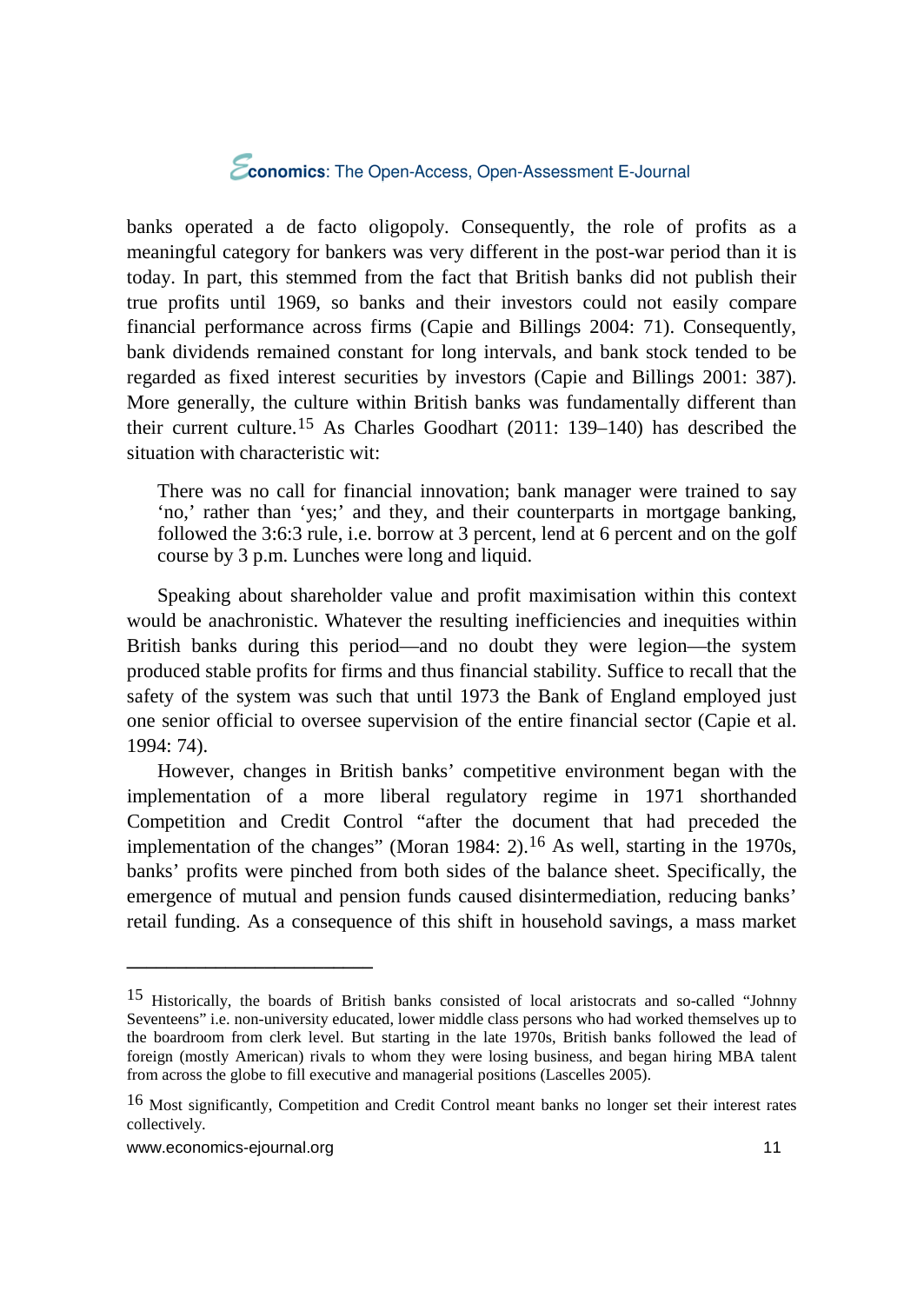for corporate securities emerged, so large UK firms started making recourse to capital markets instead of banks to satisfy their external financial needs (Toporowski 2005: 9). At the same time, the increasing presence of foreign banks operating in London also pushed down British banks' profits.

Against this background, in 1979, the Thatcher government permanently suspended capital controls. This undermined the remaining quantitative restrictions on the growth of bank balance sheets (the Supplementary Deposit Scheme or socalled 'corset'). With capital now able to flow freely across sovereign space, British banks could redirect clients to their overseas subsidiaries in order to issue loans they could not make directly from their home offices, while the non-bank public also started to avail themselves of funding in Euro-sterling markets (Howe 1994: 152). Given the ineffectiveness of bank credit controls in the context of capital liberalization, quantitative restrictions were abolished in 1980, followed by the abolition of the cash reserve ratio in 1981.[17](#page-12-0)

Freed from balance sheet restrictions, and with profits from wholesale lending reduced, British banks entered the retail mortgage market on an amplified scale in 1980-81, in part to re-attract retail deposits.<sup>[18](#page-12-1)</sup> This shift in business strategy had a profound impact. In the short-term, intensified price competition undercut building societies' profits. This contributed to the breakdown of the Building Societies Association (BSA) cartel in the 1980s which had been in place since 1939, once it became evident that, while the cartel protected building societies from one another, it did nothing to protect them from banks (Boléat [19](#page-12-2)87: 178).<sup>19</sup> In the medium term, the new competition building societies faced encouraged them to lobby the

<span id="page-12-0"></span><sup>&</sup>lt;sup>17</sup> Geoffrey Howe, then Chancellor of the Exchequer, later recounted that the end of capital controls had been "an ambition that a number of us [Conservatives] had long cherished" but it had been "too sensitive to feature in our 1979 Manifesto" (Howe 1994: 130-131). A number of key contingences aided the Conservatives in the realization of their ambition, most notably the appreciation of sterling on foreign exchange markets following the discovery of North Sea oil and the crisis in the Middle East (Freud 1979). The abolition of exchange controls was also promoted by the City as a response to the lifting of capital controls in the US in 1974 (Helleiner 1994: 151).

<span id="page-12-1"></span><sup>&</sup>lt;sup>18</sup> Given the inflationary context, houses were a good investment for banks since in case of foreclosure they could expect to possess title to an appreciating asset.

<span id="page-12-2"></span><sup>&</sup>lt;sup>19</sup> The BSA cartel was originally formed to temper price competition between building societies during a period of low interest and profit margins (Boléat 1987). In later years, the cartel was justified as consistent with the philosophy of mutualism (Barnes 1984: 3) even though, as one critic later complained, if you were "single, or gay, or self-employed, and so on, then the building society was not interested" (Hird 1996: 42). With home mortgage loans constrained, mortgage queues were quite common in England during the 1960s and 1970s (Callen and Lomax 1990: 503).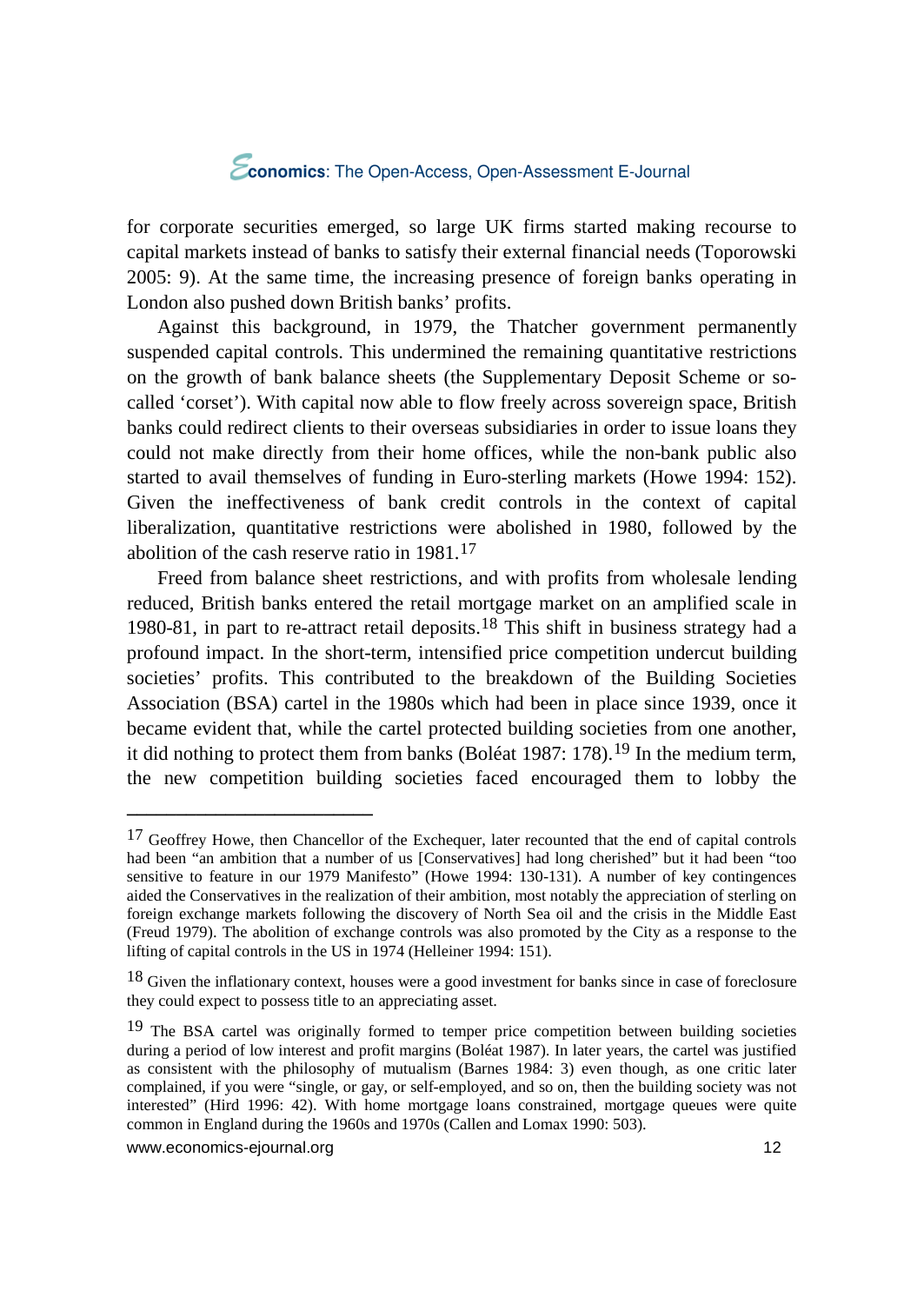government for regulatory reform, encapsulated in the 1986 Building Societies Act. The Act subsequently blurred the operational distinction between banks and building societies. As one building society senior manager at the time reflected:

When the Building Societies Act came in 1986, as of 1987 the word profitability existed for the first time . . . as opposed to surplus of income over expenditure, stick it in the reserves. So people said 'ooh profitability', and that took them down the appropriate commercial road. 'Well if we're a business and now it is expected to make profits and maintain capital ratios we've got to have people from plc worlds that are used to doing that type of thing'...So then, 'ooh crumbs, we are competing with [banks and other building societies], we are not just cosy lunch clubs anymore.' That doesn't happen anymore, life is tough, we are one wolf pack against another wolf pack (quoted in Marshall et al. 2003: 741).

Although the 1986 Act contained a number of important provisions, its longterm legacy was to create the legal conditions of possibility for building societies to become banks at the close of the twentieth century; a demutualisation wave that would generate more new shareholders in the UK than all the other privatisations of British industry in the 1980s and 1990s *combined* (Martin and Turner 2000: 229). In 1997, Northern Rock, along with a number of other British building societies, became a corporate body independent of the natural persons constituting it.

#### **3 Northern Wrecked**

**\_\_\_\_\_\_\_\_\_\_\_\_\_\_\_\_\_\_\_\_\_\_\_\_\_**

From a legal perspective Northern Rock's changed status from mutual building society to a proprietary corporation freed it from the restrictions imposed by the Building Societies Act 1986 (hereafter 'BS Act') [20](#page-13-0) on permissible purpose or principal purpose (BS Act 1986, s 5(1) (a)), the range of powers it could exercise (BS Act 1986, ss  $9(A)$  and  $9(B)$ ) and the characteristics of its balance sheet (ss  $6-8$ ) BS Act 1986). It also changed the nature of its membership so that members no longer had to be either borrowers or share account holding investors (savers) in the society (BS Act 1985, s 119, Sched 2 para 5). Instead the register of members was opened up to any legal person and the involvement of external, often institutional, shareholders led to a real shift in the expectations and entitlements of investors.

<span id="page-13-0"></span>www.economics-ejournal.org 13 <sup>20</sup> As subsequently amended by the Building Societies Act 1997 and the Financial Services and Markets Act 2000 but nothing in that amending legislation affects the points we make herein.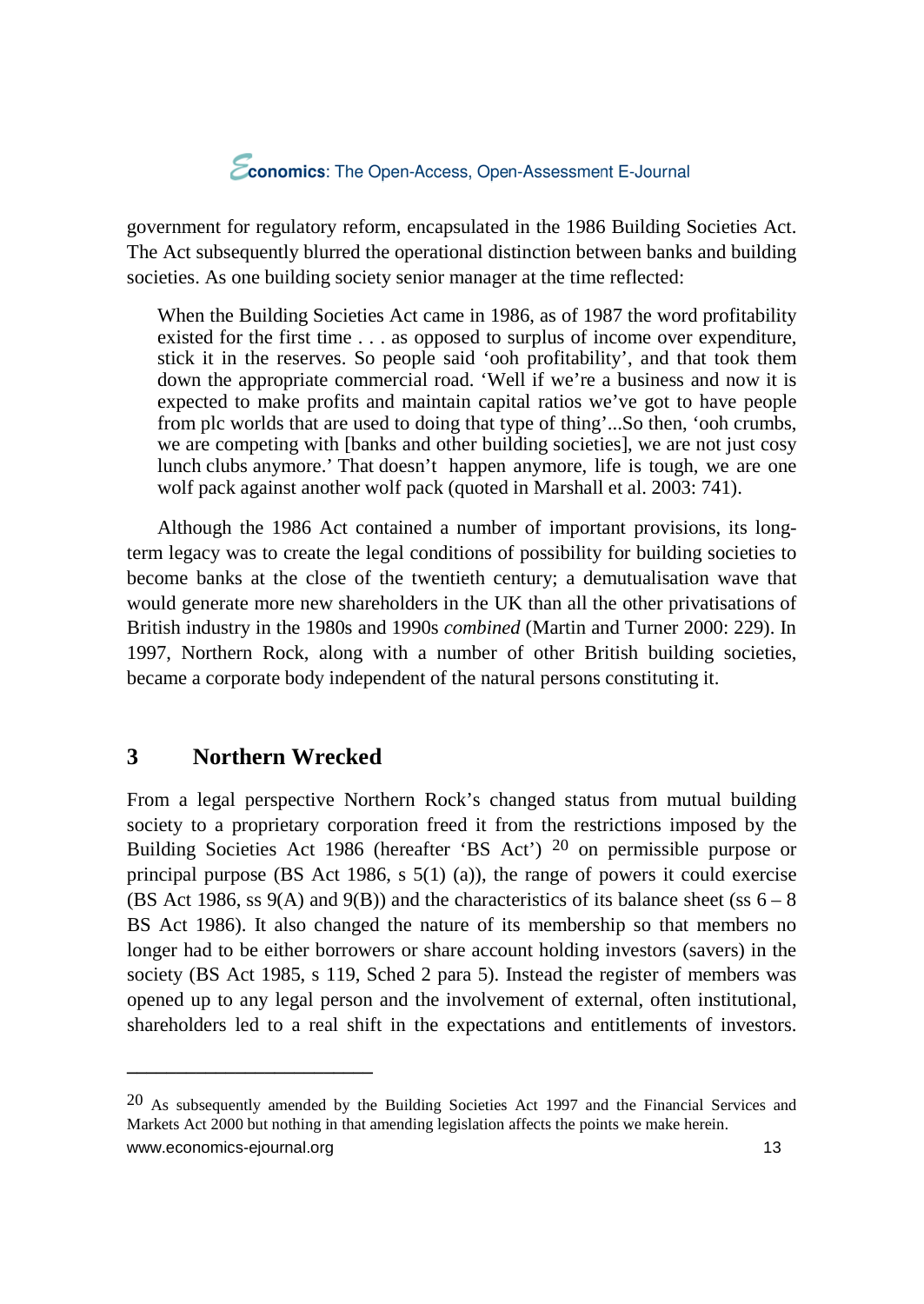Indeed the differences between the two forms of organisation changed the context in which Northern Rock operated to such an extent that it reoriented the way Northern Rock's directors perceived and discharged their duties and functions as a governing body in substantive ways that had profound effects a decade later.

This was so despite the fact that the literal legal duties of directors of companies, being so broadly expressed, may not seem very different to the behaviours that Courts have expected from the officers of a building society in the course of their conduct of the business of the society in accordance with the society's constitution as case law such as the 19th Century case of *Sheffield and South Yorkshire Permanent Building Society v Aizlewood and others* illustrates. This is no surprise since the Chancery Court borrowed from the long familiar duties of trustees when formulating the powers and duties of the officers of companies and building societies, which presented them with novel challenges in nineteenth century Britain. The duties owed at law by the members of building societies' governing bodies are simply stated and widely understood as being to conduct the business of the society subject to the statutory framework set out in the BS Act 1986.<sup>[21](#page-14-0)</sup> To this end, the Building Societies legislation envisaged that the membership of the society upon its establishment would take the lead in delimitation of the powers and duties of the board of directors (BS Act 1986, schedule 2, Part I paras 2(3) and 3(4)) subject to various statutory restrictions on interested contracts and self-dealing by directors similar to those contained in Companies legislation (BS Act 1986, Part VII). The memorandum of association by which a building society is formed and the constitutional rules by virtue of which it is governed, are expressed to bind its officers, as well as its members (BS Act 1986, sched 2, part I para 3(2)). This marks an important difference between building societies and companies because the constitutional documents of companies incorporated under Companies legislation have contractual effect so as to bind the company and the members (Companies Act 1985, s14 replaced in 2009 by Companies Act 2006, s33) but *not* its officers who have historically been seen by the Courts as "outsiders" to the company for the purposes of giving the constitutional documents direct contractual effect as against the Directors, a principle that has flavoured company law since it was first

<span id="page-14-0"></span> $21$  As amended by BS Act 1997 and now of course, since building societies require FSA authorisation, within the broader regulatory framework of the Financial Services and Markets Act 2000 Part V of which has imposed more specific obligations under the members of a governing body of a building society through the Approved Persons regime just as it does to directors of banks.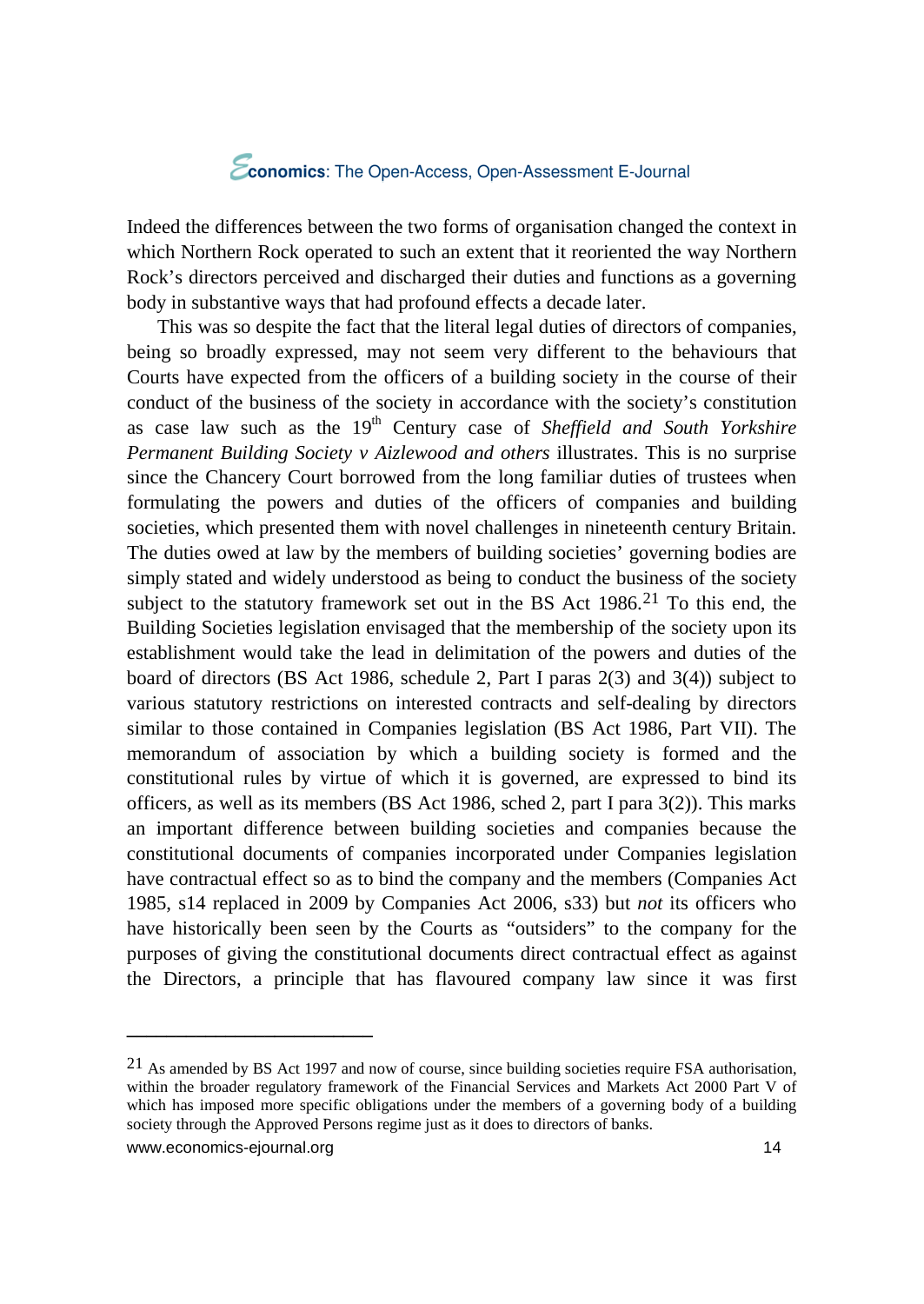established in the 1915 case of *Hickman v Kent & Romney Marsh Sheep Breeders Association Ltd.*

At first glance, this may seem little more than a technical legal point, but it resonates with our earlier research findings that, post-demutualisation, long standing (often employee) members of Northern Rock began to feel a far more tenuous link with the directors of the company, perceiving them as outsiders on a number of levels, to their original perceptions of the leadership of the organisation (Bholat et al. 2012). In 1997 when Northern Rock became a public company limited by shares incorporated under the (then applicable) Companies Act 1985, the duties owed by its Directors to the new company became those owed by all company directors, namely a bundle of fiduciary and common law duties represented by the accretion of over 100 years of case law precedent, overlaid by specific statutory rules designed to buttress the fiduciary duty. Land mark decisions among this vast body of precedent range from the middle of the nineteenth century *Aberdeen Railway Co v Blaikie Bros* (1854) to more recent decisions such as *Re D'Jan* (1993), and examine in specific detail the responsibilities of both executive and non-executive directors in every size and type of company, in almost every sector. The net effect of all this case law, in which the judiciary strove to develop appropriate behavioural codes and liability rules for company directors charged with stewardship of incorporated enterprise behind the veil of limited liability, was to require them to act in the best interests of the company in good faith, with absolute integrity, and with a reasonable degree of competence and professionalism.

Note that the duty is owed to the company and *not*, as a general rule, to the shareholders either collectively or individually (*Percival v Wright* (1902); *Peskin v Anderson* (2000), and nowhere in companies legislation or in case law have the functions of company directors been expressed as being to maximise the financial value of the shareholders stake in the company. Nonetheless Boards of Directors of public companies in Anglo-American jurisdictions have in practice seen "the interests of the company" as coterminous with "shareholder value" on the grounds that equity holders are not guaranteed a fixed return like other creditors and contractors, so maximizing the residual income available for distribution to stock investors optimises the performance of the firm as a whole (Martin et al. 2007: 81). While viewed by some scholars as a solution to the problem of separation of ownership and control identified by Berle and Means (1991) in their seminal work, the primacy of shareholder value has also been seen by critics as inconsiderate to the interests of other corporate stakeholders, such as suppliers, employees, managers,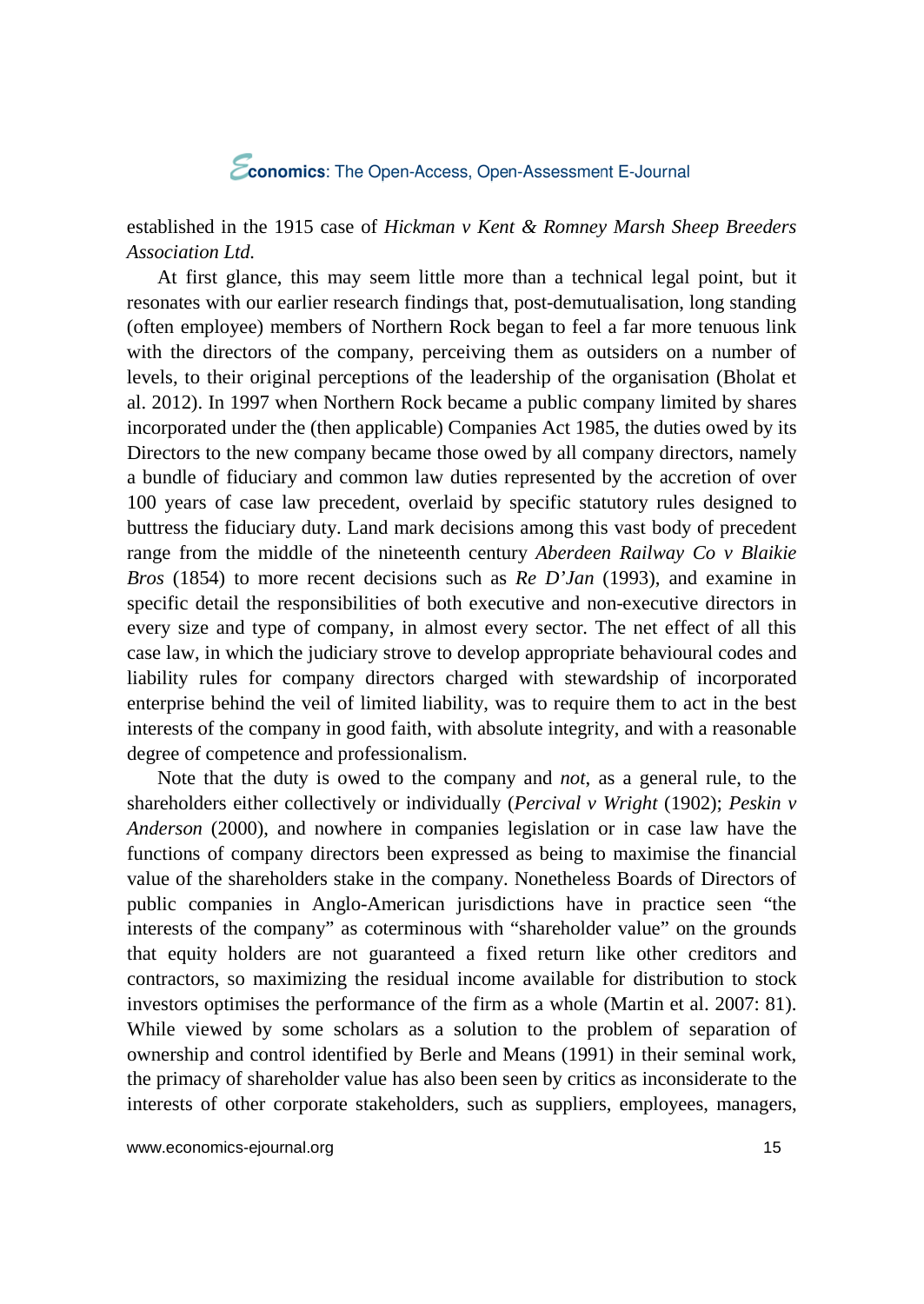creditors, and the community more broadly (Lazonick and O'Sullivan 2000; Fligstein 2001). This general critique of shareholder value strategy has particular purchase in the banking sector given that very little bank funding comes from equity (Macy and O'Hara 2003: 94). This has led to a host of legislative and non-legislative initiatives designed to enable the corporate governance framework to promote some of these interests when "the interests of the company" are under consideration by the Board.[22](#page-16-0)

But in practice this has been difficult to achieve. Why so considering that the literal nature of the legal duties owed by the directors of mutual and corporations are not so very different? What *is* so very different between the two organisational forms is the context in which those directors' duties are exercised as a result of the differences between the nature and expectations of the voting membership of a public company from that of the voting membership of a building society. The members of a mutually owned building society do not have the same kind of financial interests that shareholders in a company do. Their expectations as to financial participation in the assets of the society are to share in the distribution of any surplus in the reserves upon its winding up. Beyond that, the Courts have refused to see membership in a mutual society as conferring any kind of free standing financial value or rights to participate financially in the society's surpluses while it is a going concern (*Money Markets International Stockbrokers Ltd v London Stock Exchange Ltd* (2001); Needler *Financial Services Ltd v Taber* (2001)). This is in stark contrast to the bundles of rights that the Courts see a share in a company as conferring, for these *are* seen generally to confer a right to participate financially in the company's surpluses by way of dividends while it is a going concern:

A share in a company could not properly be likened to a sum of money settled upon and subject to executory limitations to arise in the future; it was rather to be regarded as the interest of the shareholder in the company, measured, for the purposes of liability and dividend, by a sum of money, but consisting of a series of mutual covenants entered into by all the shareholders inter se (*Borland's Trustee v Steel Bros & Co Ltd* 1901).

<span id="page-16-0"></span> $22$  The most potentially significant legislative reform to date has been the adoption of the "enlightened" shareholder value" test for Directors' decision making whereby they are directed to have regard to a range of other interests beyond those of the shareholders, enshrined in section 172 Companies Act 2006.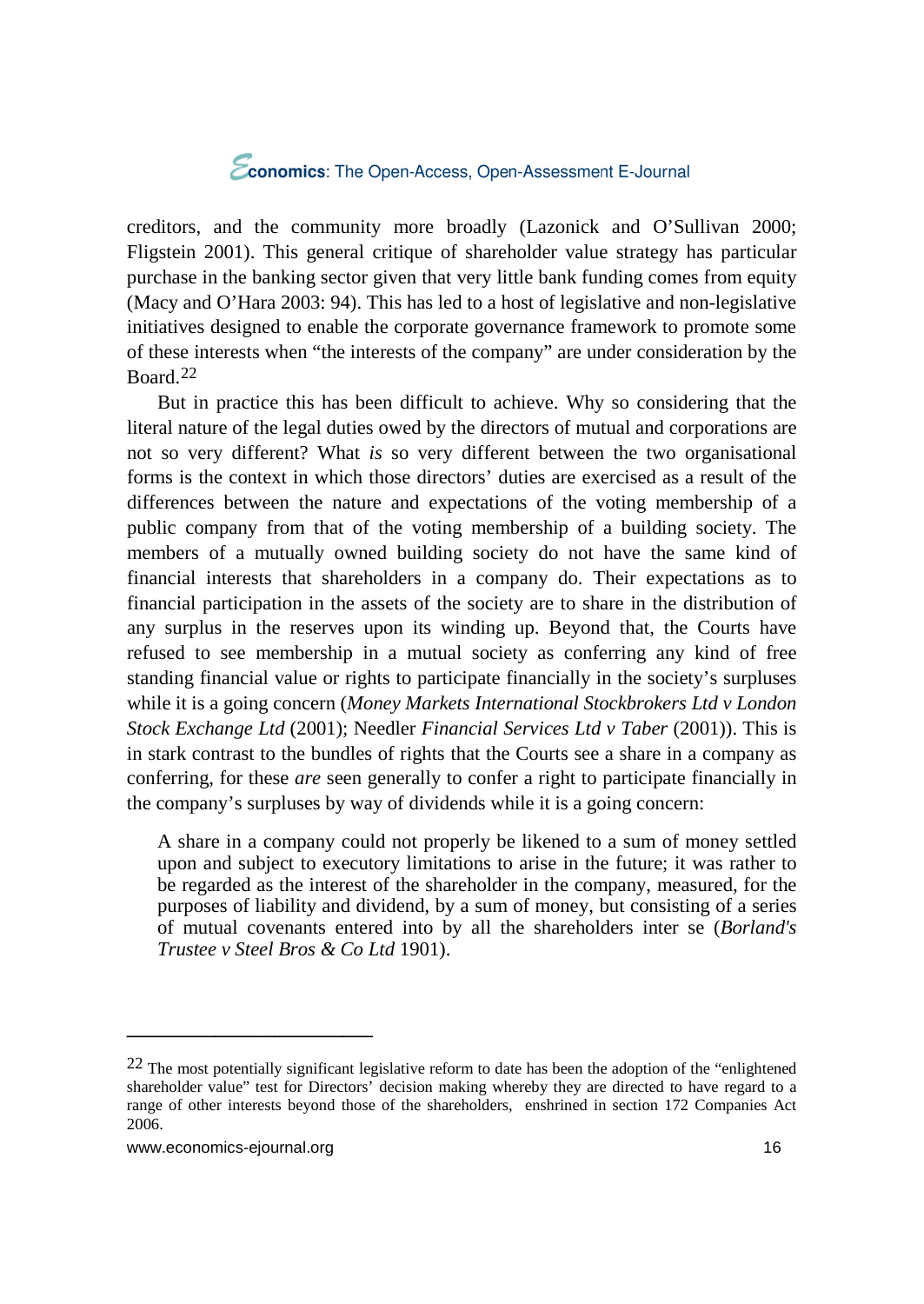So too, when it comes to the voting rights of members. There are material differences in the governance framework between the two organisational forms, since building society members exercise their interests through voting in a manner that is unrelated to the size of their financial interest but instead relates simply to their membership in the society. Building society members are individual savers with and borrowers from the society whose franchise at general meeting is usually along a one-member, one-vote pattern, with the size of their share or loan with the society irrelevant to their influence. In theory, there thus exists a shorter chain of connectivity between the governing body of a building society and the constituent members of the society than is the case in the governance framework that exists between public company directors and the anonymous institutions that largely own them, for these institutional investors will often have their own long chains of accountability to diverse and anonymous ultimate investors and beneficiaries in which real identities and voice can get lost, leading to further weakening of governance incentives (Gray 2004). This has a very real effect on the incentives operating on the Directors of each type of organisation and the strategies they pursue, as highlighted by the BSA in its response to the review of corporate governance of UK banks and other financial industry entities (2009):

The relationship between the board and those to whom it is accountable is different in a mutual and a PLC. Building societies have individual members rather than the institutional shareholders that banks have. There are differing financial objectives in mutuals compared to PLCs—for example, in normal times many mutuals seek to narrow their margins in order to give their customers—who mostly are also their members, a better deal. PLCs tend to seek to widen margins in order to deliver dividends to shareholders.

Despite the fact that, ever since the decision in *Percival v Wright*, directors of companies have been told time and again by the Courts that their duties are owed in law to the company *as a whole* and not directly to the shareholders individually or collectively, just like many other companies across the Anglo-American world, Northern Rock's board after demutualisation conflated its duties to the firm to duties to shareholders. As the former Chairman of the Northern Rock Board Sir John Riddell once declared, "I have no time for the argument that concentration on shareholder value conflicts with the interests of other stakeholders. A single-minded drive to increase shareholder value carries with it, necessarily, the primacy of firstclass service to the customer, and support for our workforce and for the North-East" (Northern Rock 2001: 4).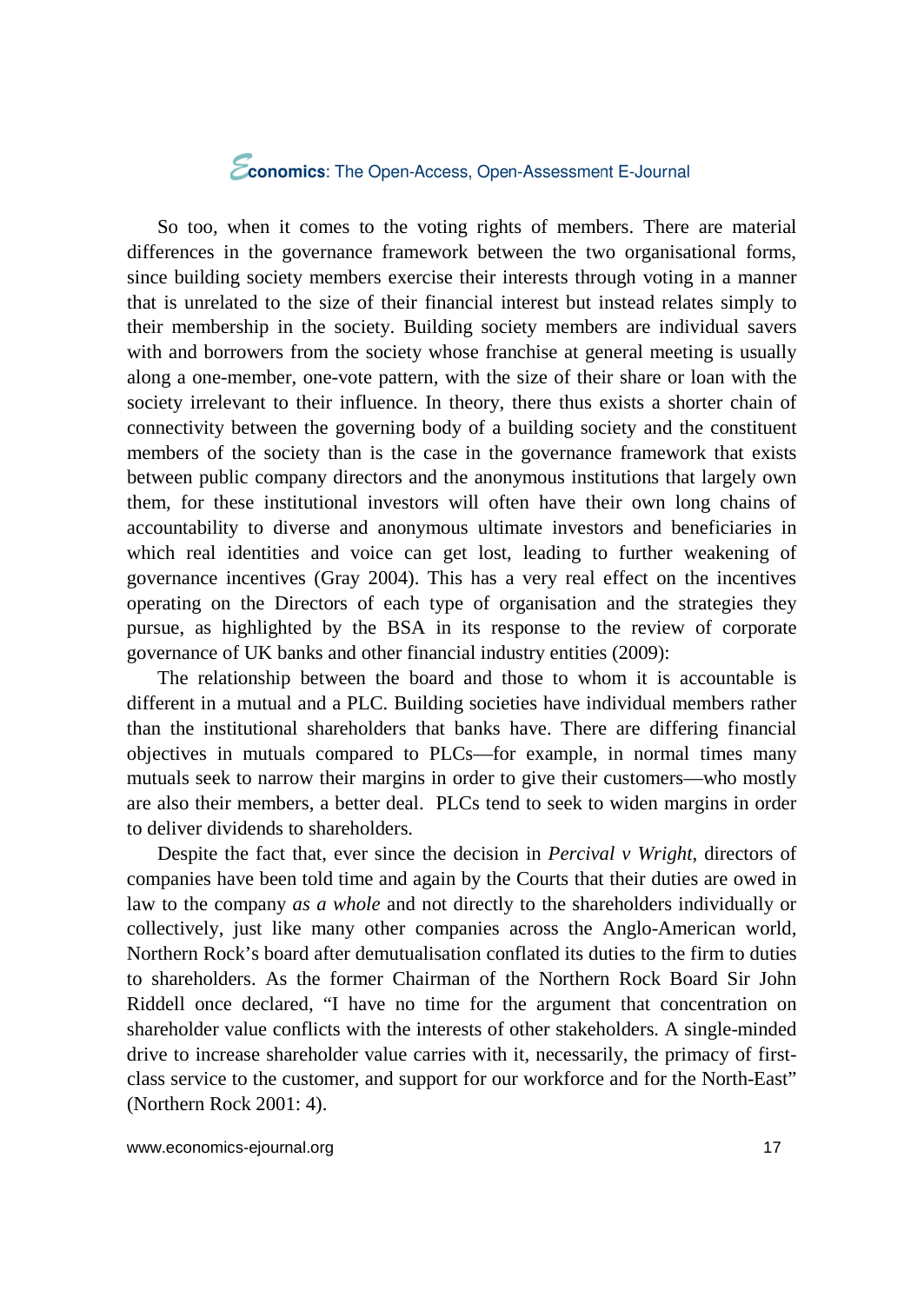#### *Figure 2*: The 'Virtuous Circle'



*Data Source*: Northern Rock Annual Report 2003

Figure 2 encapsulates the strategic vision of the firm in a business model the company referred to as "the virtuous circle." The circular metaphor was apropos: while the firm's pursuit of profits generated frequent changes in products and pricing, its goal remained the same: "Northern Rock's strategy (plan) is to keep growing" (Northern Rock 2006a: 1). In general, Northern Rock delivered on its ambition. Between 1997 and 2007, Northern Rock's total assets grew from £18 billion to £113.5 billion, equivalent to an annual growth rate of 23.2 percent (Shin 2009: 103), while its pre-tax profits increased 250 percent (Marshall et al. 2011: 4). The primary means through which Northern Rock hit its profit targets was by keeping costs low, particularly by leveraging low-cost labour in the North East. As the company stated in a *Times 100* business case study titled *Pursuing a Growth* 

www.economics-ejournal.org 18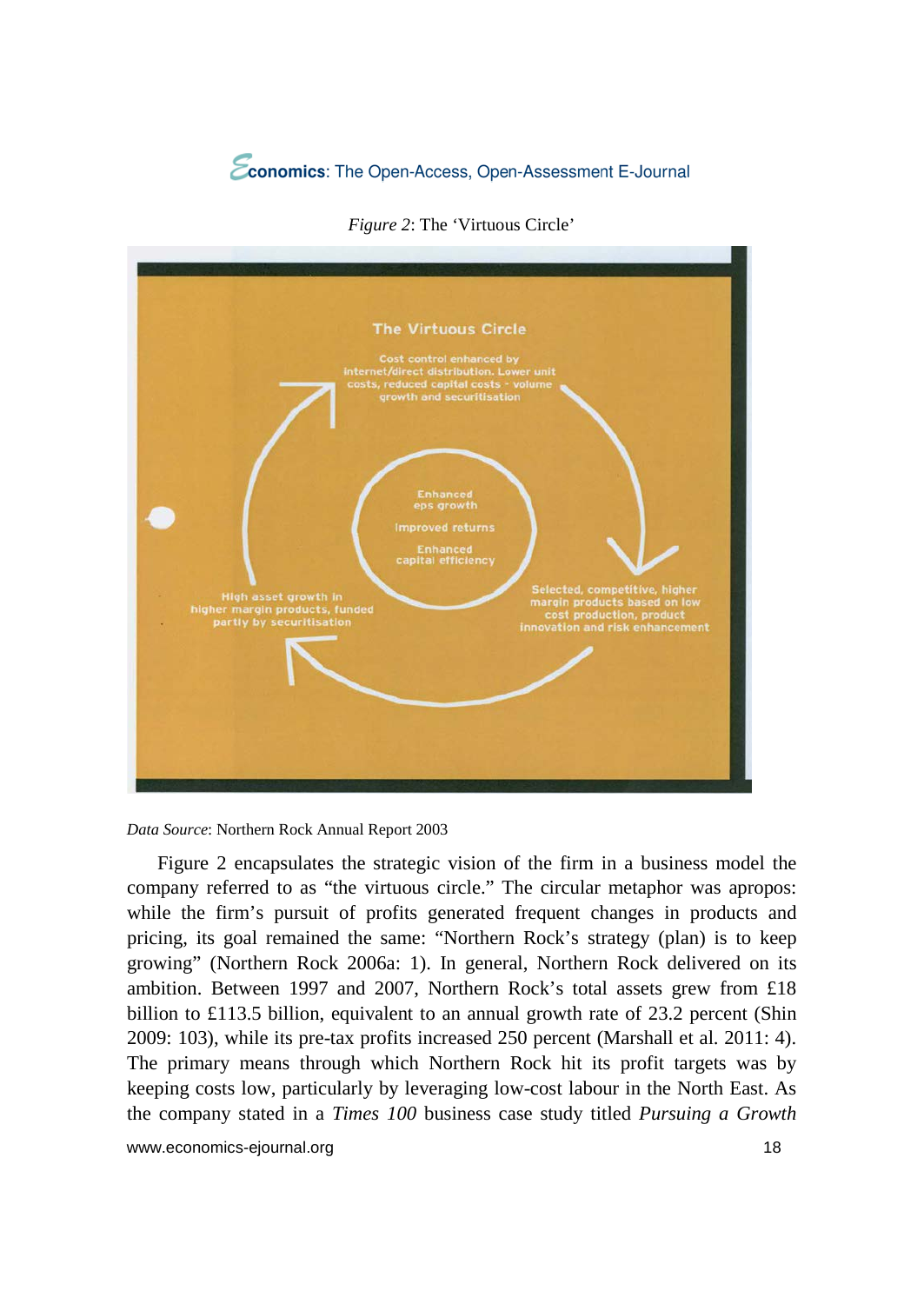*Strategy*, "A key advantage (of Northern Rock) over rivals is that its Head Office and key operational units are located in north east England where wages are, on average, lower than in the rest of the UK" (2006: 123). As a consequence, even as the company increased its staff by 3,000 people between 1997 and 2007, employment growth was primarily in low-skill, relatively low-wage work "comprising approximately one third call centre staff such as telesales and data processing, one third retail and commercial banking staff, and the remainder in administration, processing, and general management predominately supporting telebanking" (Marshall et al. 2011: 5).

Thus although Northern Rock was often viewed before the crisis as "a symbol of the North East's renaissance" (Elliot and Atkinson 2008: 49), the reality was that the firm re-entrenched the region's precarious position within the national and international division of labour "where it has relied on call centres, administrative and clerical support offices in the public and private sector to replace traditional industrial and manufacturing branch plant decline" (Dawley et al. 2011: 5). Moreover, the spatial agglomeration of the company's staff in the North East also contained costs by reducing rental and property costs. In 2007, the company had only 72 branch offices (House of Commons Treasury Committee 2008: 67). In lieu of an elaborate branch network, Northern Rock instead generated sales through independent financial advisers (IFAs). By 2007, 90 percent of Northern Rock's new mortgage business was coming through intermediaries (Sage and Patel 2007: 3) and 90 percent of all mortgage applications were submitted via the Internet through Northern Rock's digital platform "Tracker Online" (Northern Rock 2007: 6). In this respect, Northern Rock exemplified a larger pattern within the British banking sector in recent years whereby the origination, funding, servicing, and monitoring of loans have become discrete and fragmented processes (Casu et al. 2006: 248).

Together, Northern Rock's limited infrastructure and low-cost labour enabled the firm to have the lowest cost-to-income ratio among British banks in the years leading up to the crisis. In turn, the company passed these savings on to consumers in the form of lower rates on mortgages, especially during the 1990s and early 2000s when the firm's often market-leading rates attracted a large volume of potential borrowers, from which the firm selected those with the lowest credit risk. Specifically, Northern Rock operated a policy that required seven out of every ten new customers to have a history of credit repayment (Northern Rock 2006b: 8). As a result of this policy, most of Northern Rock's lending was to second-time home buyers and for remortgages (Northern Rock 2006b: 41), with net lending to first-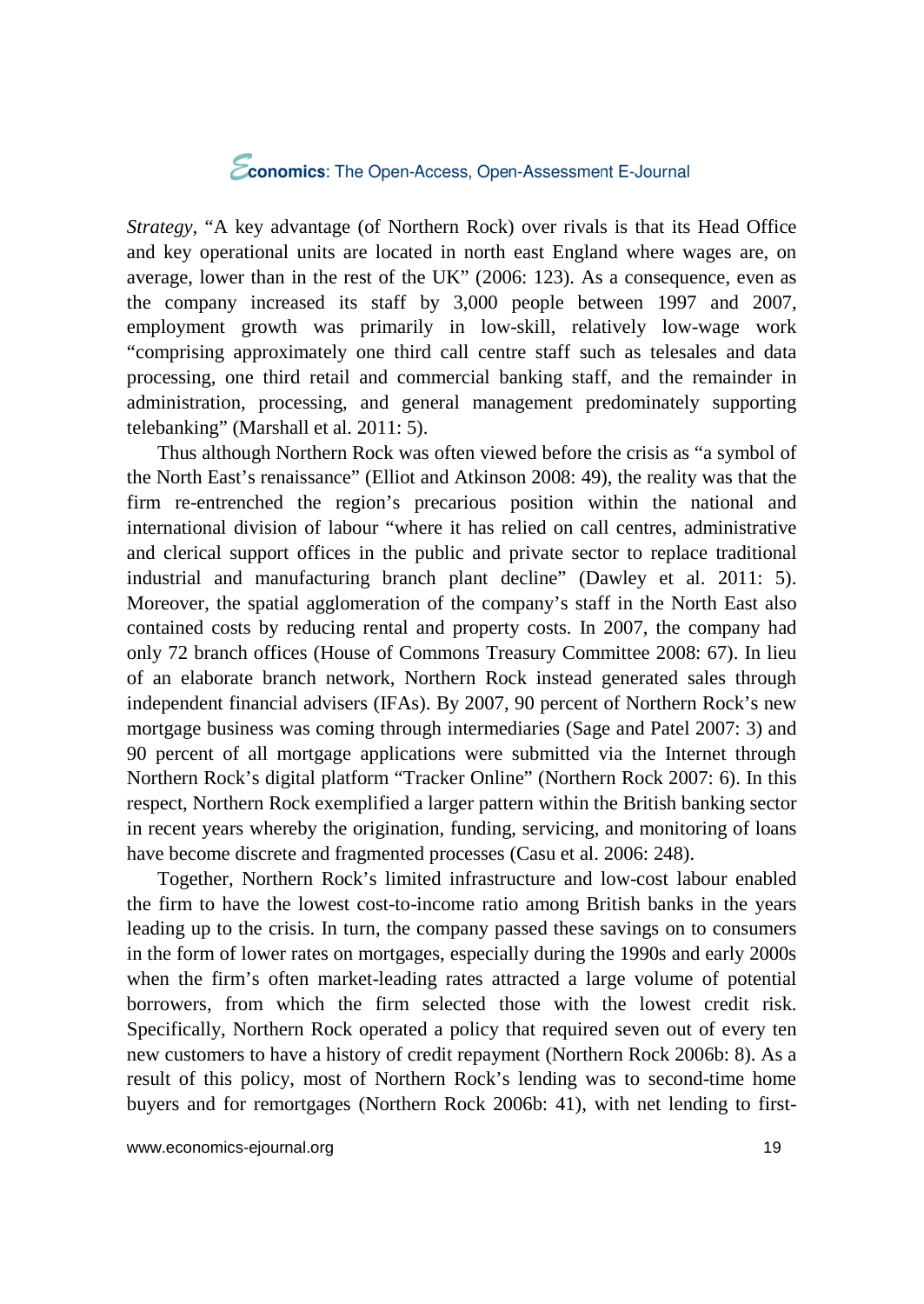time home buyers averaging just 25 percent. The logic behind the strategy was that by lending to borrowers with certified credit histories, the company would have lower default rates and overall lower costs compared to rivals. As one financial analyst report concluded in 2004, "Northern Rock has the lowest risk profile of any UK bank" (Hamilton and Bergoe 2004: 1).

Indeed the remarkable aspect of Northern Rock's growth story is that it largely occurred without any noticeable decline in conventional key risk indicators. In general, Northern Rock regularly reported mortgage arrears at or below half the bank industry average, and recorded similarly low repossession rates. These impressive results were the product of Northern Rock's generally solid underwriting standards. The company had limited exposure to loans in what are conventionally viewed as higher risk areas, such as business lending, credit cards, and insurance. In terms of residential lending, the company diversified nationally and had a limited number of buy-to-let and second charge mortgages on its books. The company also had limited exposure to large loans, with only about 5 percent of residential mortgages exceeding £500,000 in 2006. This remarkable, apparently riskless growth left many financial analysts with the impression that the firm had few faults. As equity analysts at ill-fated ABN AMRO wondered, "Northern Rock: How does it do it?" (Davies et al. 2003). The company was thus riddled with contradictions even the brightest analysts could not solve. Here was a firm both geographically expansive in its sources of funding and highly concentrated in terms of its labour force; the highest rated bank stock in Europe at the start of 2007, but also the most highly leveraged (Onado 2009: 104).

But with hindsight the virtuous circle was not without its vices. The embrace of the ethos embodied in the virtuous circle caused the company to adopt a range of strategic targets by which to measure its performance, most prominently, 20 percent growth in profits to shareholders, plus or minus 5 percent, and 20 to 25 percent return on equity (Northern Rock 2007: 34). At the same time, and particularly after 2003, the Rock lost its cost competitive edge, as other mortgage providers replicated the firm's products and pricing. Here the challenges Northern Rock faced should not be viewed in isolation but seen as symptomatic of the banking sector as a whole in the period after the millennium. These challenges are explicable by the interpretive framework outlined in the article's introduction. Specifically, the challenges banks faced occurred because exuberant profit targets, justified on the basis of shareholder value, generated price competition; competition reduced net interest margins and the rate of return of banking books; and lower profit rates induced the banking system as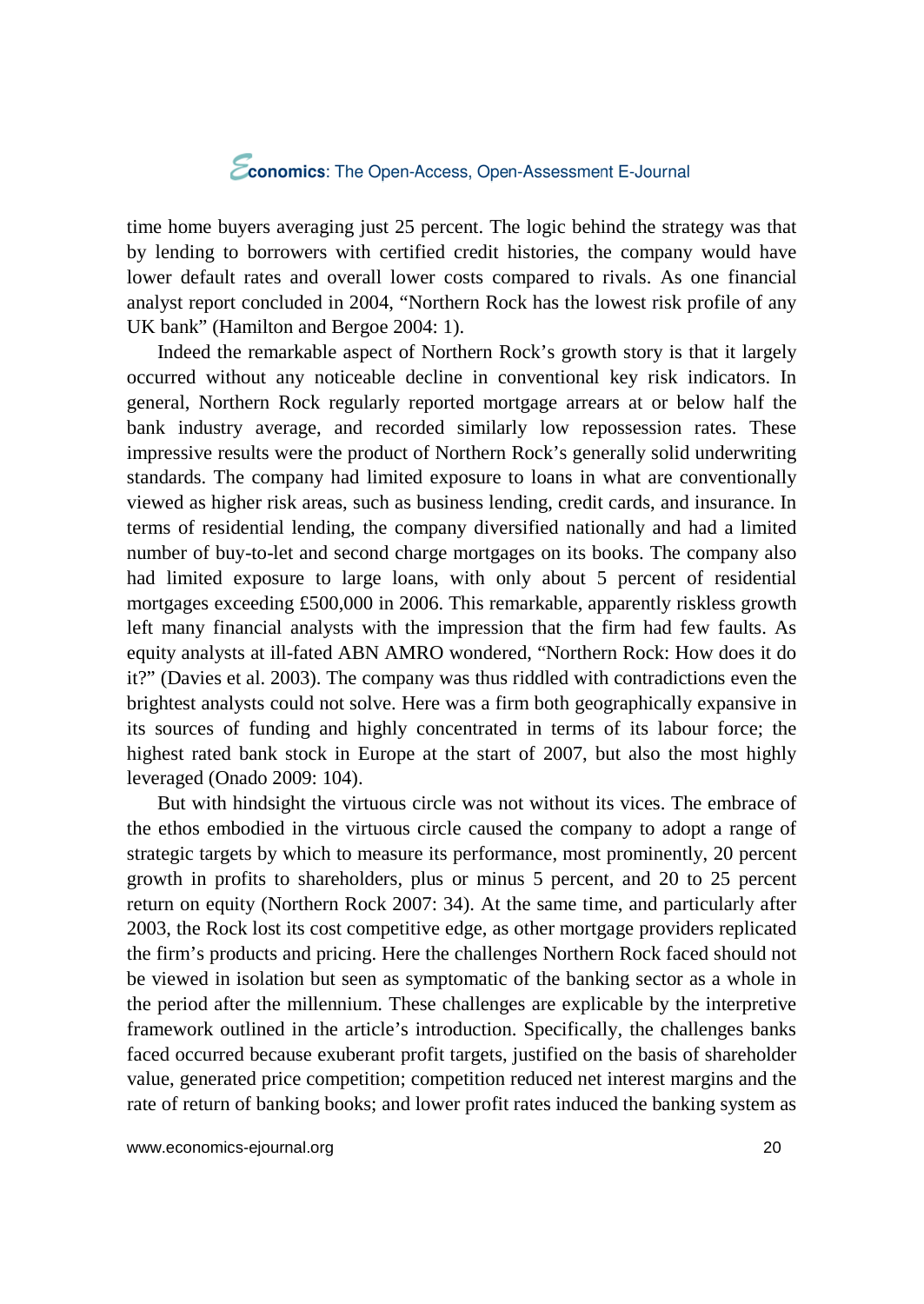a whole to increase the volume of debt, thus making its cumulative repayment less and less likely. While these dynamics appeared as exogenous profit pressures from the perspective of each individual bank, they were, in fact, endogenously constituted by the system as a whole (Bisias et al. 2012: 48). From this perspective, banks played a constitutive role in their own crisis. [23](#page-21-0)

Northern Rock is illustrative. As its NIM narrowed, the firm massively increased the volume of loans to return profits (Figure 3). By the first half of 2007, Northern Rock's share of net mortgage lending had increased to 18.9 percent, making it the UK's biggest mortgage lender during that period (Chen 2007: 2). As part of these efforts, Northern Rock began marketing its now infamous "Together Loan" through which borrowers received loans for 125 percent of the market value of their home purchase, and up to six times their annual income (Brummer 2008: 10). Rather than hold these mortgages on balance sheet, Northern Rock increasingly marketed them to investors. Consequently, the percentage of customer loans securitized by Northern Rock increased from 0.6 percent in 1999 (the first year Northern Rock sold residential mortgage-backed securities) to 46 percent by 2006 (Milne and Wood 2008: 10). At the same time, the firm tried to increase its non-interest income by marketing insurance policies written by Legal & General Assurance Company, as well as by selling sub-prime mortgages on behalf of soon-to-be-doomed American investment banking firm Lehman Brothers.

The rest of the Northern Rock story is well-known. In order to fund its mortgage securitisation program, Northern Rock increasingly relied on wholesale funding rather than retail deposits, in a fashion similar to what occurred at Royal Bank of Scotland (Financial Services Authority 2011). As a result, on 9 August 2007, when inter-bank markets came to a standstill following months of bad news in financial markets, Northern Rock was acutely compromised. Although the retail queues outside the bank were still a month away, a run on the Rock by institutional investors had occurred invisibly because of their unwillingness to roll over the firm's short-term debt. As CEO Adam Applegarth later lamented, "The world changed on August 9" (as quoted in Jones 2007).

<span id="page-21-0"></span> $23$  The endogenous view of the banking crisis can be contrasted with exogenous views that explain it on the basis of high rates of savings in Asian economies, most notably China. According to this view, the resultant "global savings glut" (Bernanke 2005) lowered global interest rates, which in turn increased (financial) investment in recipient countries, most notably the US, whilst such low interest rates additionally inspired a "search for yield" among investors, encouraging their holding of comparatively riskier assets, such as US sub-prime mortgage backed securities (Financial Services Authority 2009: 14). For a critical view of the exogenous narrative see Borio and Disyatat (2011).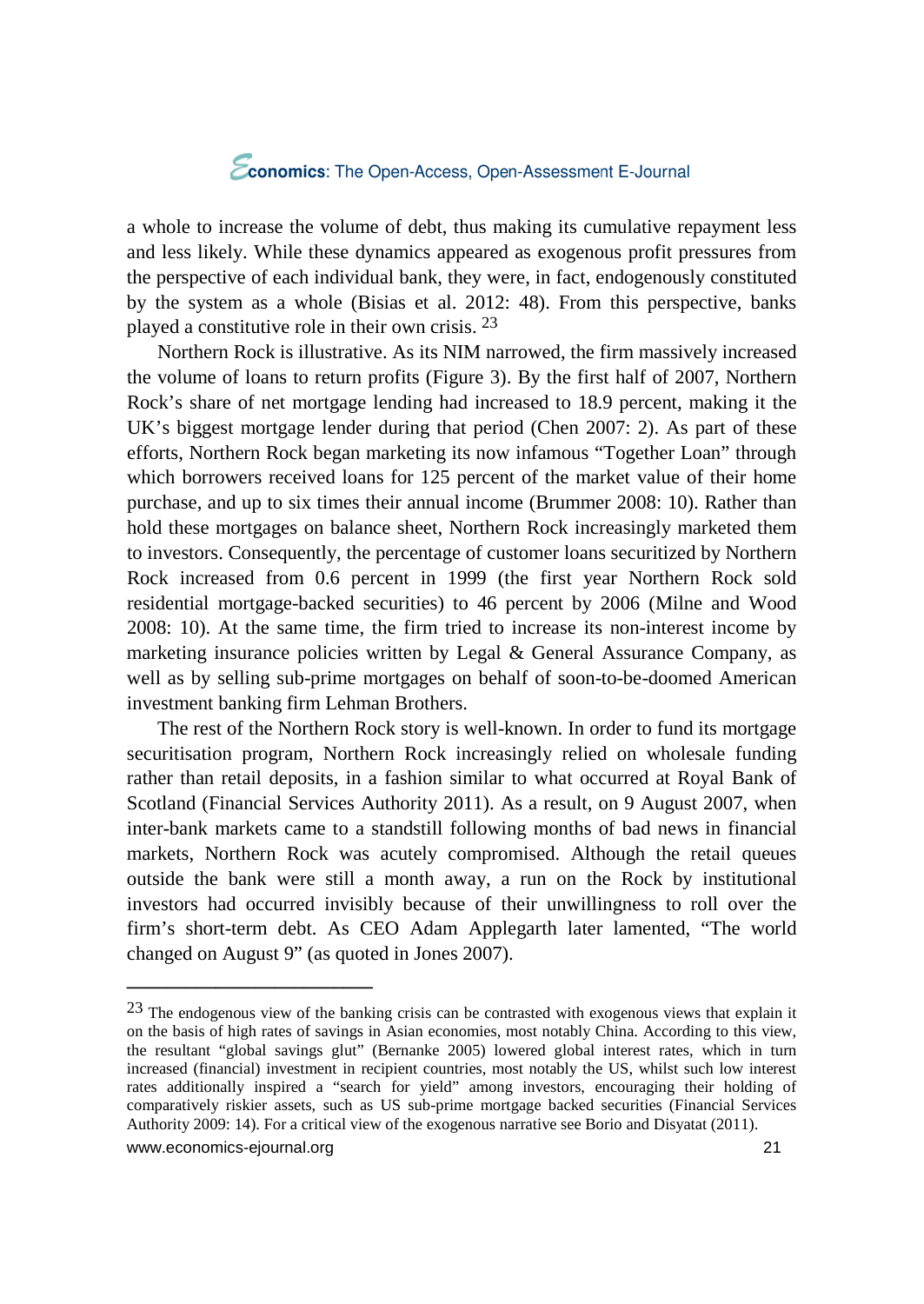

*Figure 3*: Net Lending and NIM

#### **4 Conclusion**

Much of the emergent literature on systemic risk focuses on the problems posed from network homogeneity rooted in positive asset correlations and common counterparty exposures. The basic argument is that high degrees of firm integration potentially render the financial system less durable and more vulnerable to collapse. This negative appraisal of the effects of bank interconnectedness on financial stability is historically remarkable. Suffice to recall that many economic historians credit Britain's highly concentrated branch network system for helping her weather the Great Depression, while one-third of firms failed in the unit bank-dominated US system (Billings and Capie 2011). Such considerations, however, by no means undermine the fundamental insight of the nascent systemic risk literature that

*Data Source*: Northern Rock Annual Reports and Accounts various years.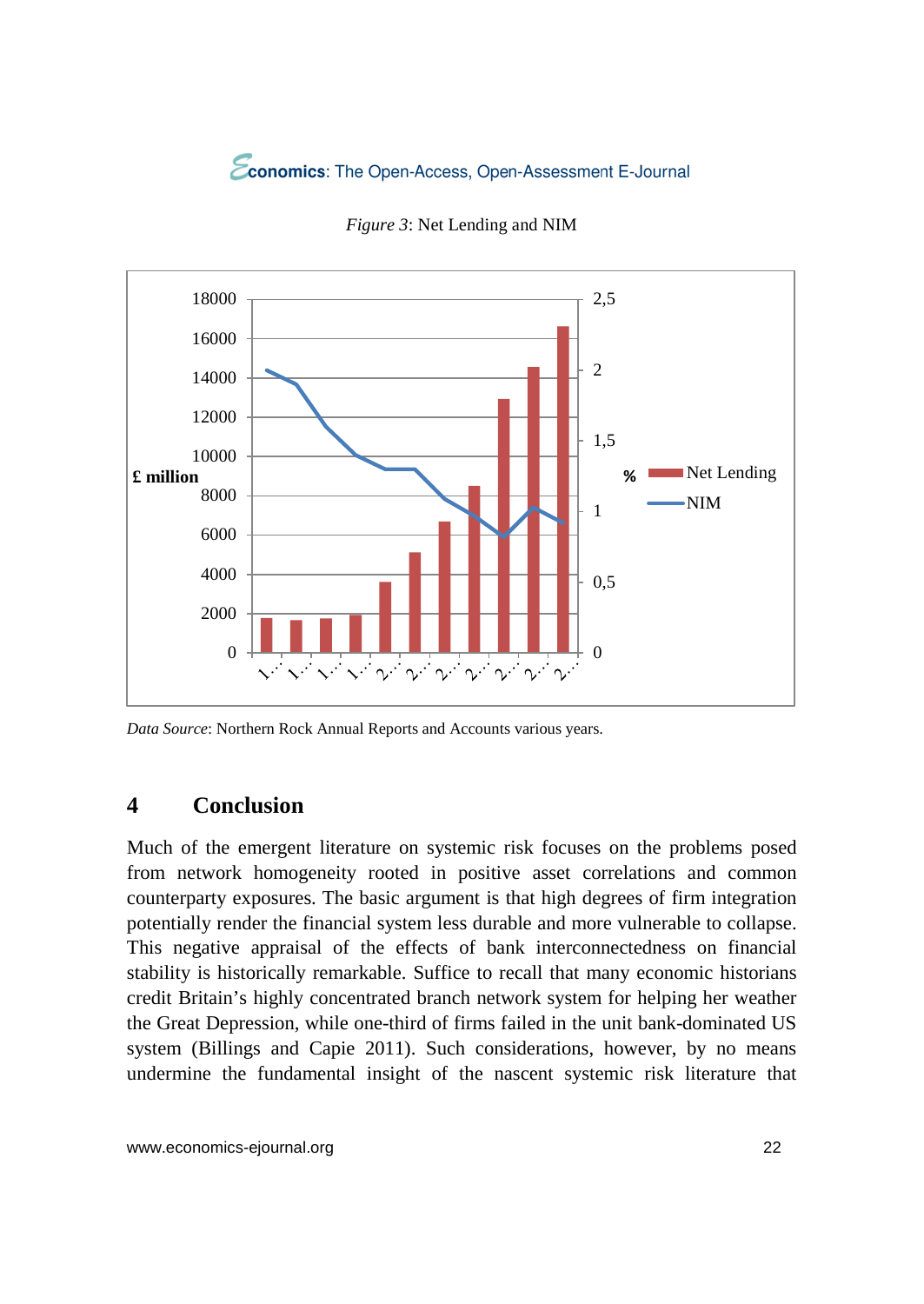diversification in assets and ideas matters mightily to the long-term viability of the financial system (Haldane 2009).

In that spirit, this article has identified organisational sources responsible for imposing uniformity in financial services beyond balance sheet linkages. In particular, an historical perspective on Northern Rock and the residential mortgage market in the UK offers a cautionary tale against legal reductionism i.e. the tendency to conflate financial firms with the limited liability corporate form, to the exclusion of other enterprise models, such as partnerships, producer cooperatives, the consumer mutual, and, of particular significance in the history of British commerce, the family firm (Herrigel 2006). As a recent report by the Oxford Centre for Mutual & Employee-owned Business (2009: 10–11) concluded, "A financial system populated by a diversity of ownership structures is likely to be...systemically less risky than one populated either by all plcs or all mutuals" because "the more diversified is a financial system in terms of size, ownership and structure of businesses, the better it is able to weather the strains produced by...an uncertain market environment" (cf. Haldane and Nelson 2012: 20).

In particular, this article has suggested that the spread of a corporate monoculture in banking valorising shareholder value has been an important, historically specific source of systemic risk. As the back offices of corporate banks have substituted for locally based building society branches as the main providers of mortgage finance in Britain, valuable grounded knowledge of the local economy may have been lost, displaced by numerical credit scores that, by themselves, may be poor indicators of credit risk (Rajan 2010: 129). Of course, building societies and the mutual form are hardly perfect, as the recent Dunfermline crisis makes plain. Our aim has thus not been to advocate any particular policy, but more humbly to emphasise that the predominance of the profit-maximizing, limited liability corporate organisation in British banking is contextually contingent. Before the twentieth century, most banks were private partnerships, and most deposit takers were cooperatives.<sup>[24](#page-23-0)</sup> To the extent that corporate banks did exist, the unlimited liability of their investors balanced their risk-reward calculus.<sup>25</sup>

The issue of organisational diversity and legal plurality we have raised in this article acquires renewed purchase at present. In January 2012 new legislation was

<span id="page-23-0"></span><sup>24</sup> Monetary financial institutions encompass banks, building societies, and credit unions; in other words, institutions taking deposits and granting loans.

<span id="page-23-1"></span>www.economics-ejournal.org 23 25 Bank shareholders gained statutory permission for limited liability in 1862.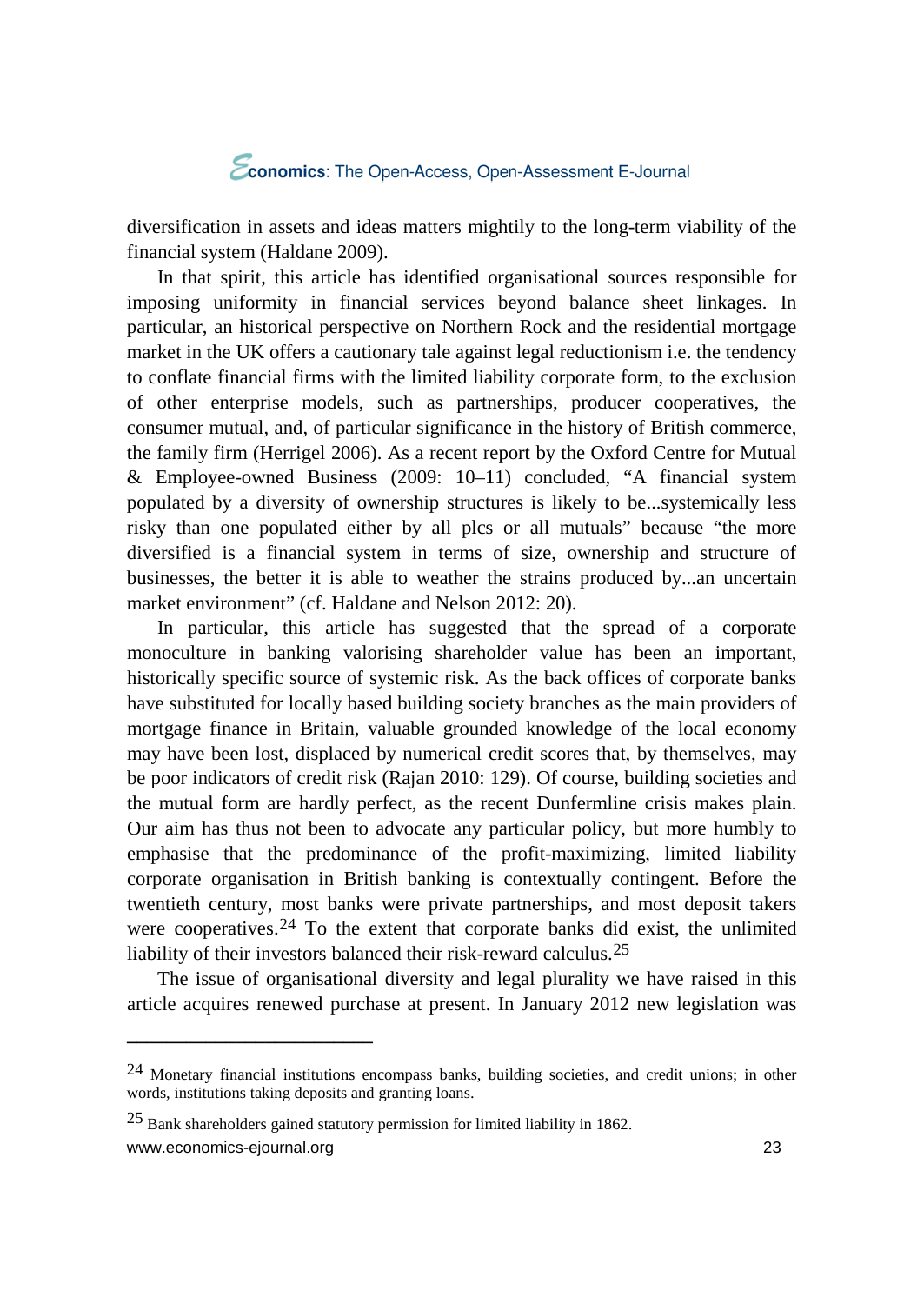implemented to govern the UK credit union sector.<sup>[26](#page-24-0)</sup> Among other provisions, the Legislative Reform (Industrial and Provident Societies and Credit Unions) Order 2011 relaxed criterion for credit union membership, allowing the admittance of corporations as members for the first time.<sup>[27](#page-24-1)</sup> In addition, credit unions are now able to offer fixed interest-bearing deposits, and the dividend they pay on member shares is no longer capped at eight percent per year. In implementing these legislative reforms, the stated goal has been to remove "obstacles to profitability" (HM Treasury 2009: 18) which have purportedly hampered the growth of British credit unions. Thus credit unions are now able to charge their members for payment services above cost i.e. for-profit.

But in reflecting on these legislative changes, the history of British building societies should give pause for reflection. As the Northern Rock story shows, legal reforms that prospectively increase profit pressures on mutual cooperatives and render them more similar to contemporary corporate banks carries potential risks both for those firms and the financial system as a whole. In an uncertain world, history teaches that long-term economic innovation and social resilience is best promoted by cultivating a plurality of activities and values, rather than creating an institutional environment in which the maximization of short-term profitability enjoys singular prominence.

**Acknowledgement:** This article does not necessarily reflect those of any of our employers.

<span id="page-24-0"></span><sup>26</sup> Like banks and building societies, credit unions take deposits and grant loans, with the caveat that loans are generally granted only to those with deposits ("member shares").

<span id="page-24-1"></span> $27$  As well, credit union members no longer need to demonstrate a single "common bond" but can be related through "common bonds" (plural), and the percentage of non-common bond membership permitted has been increased.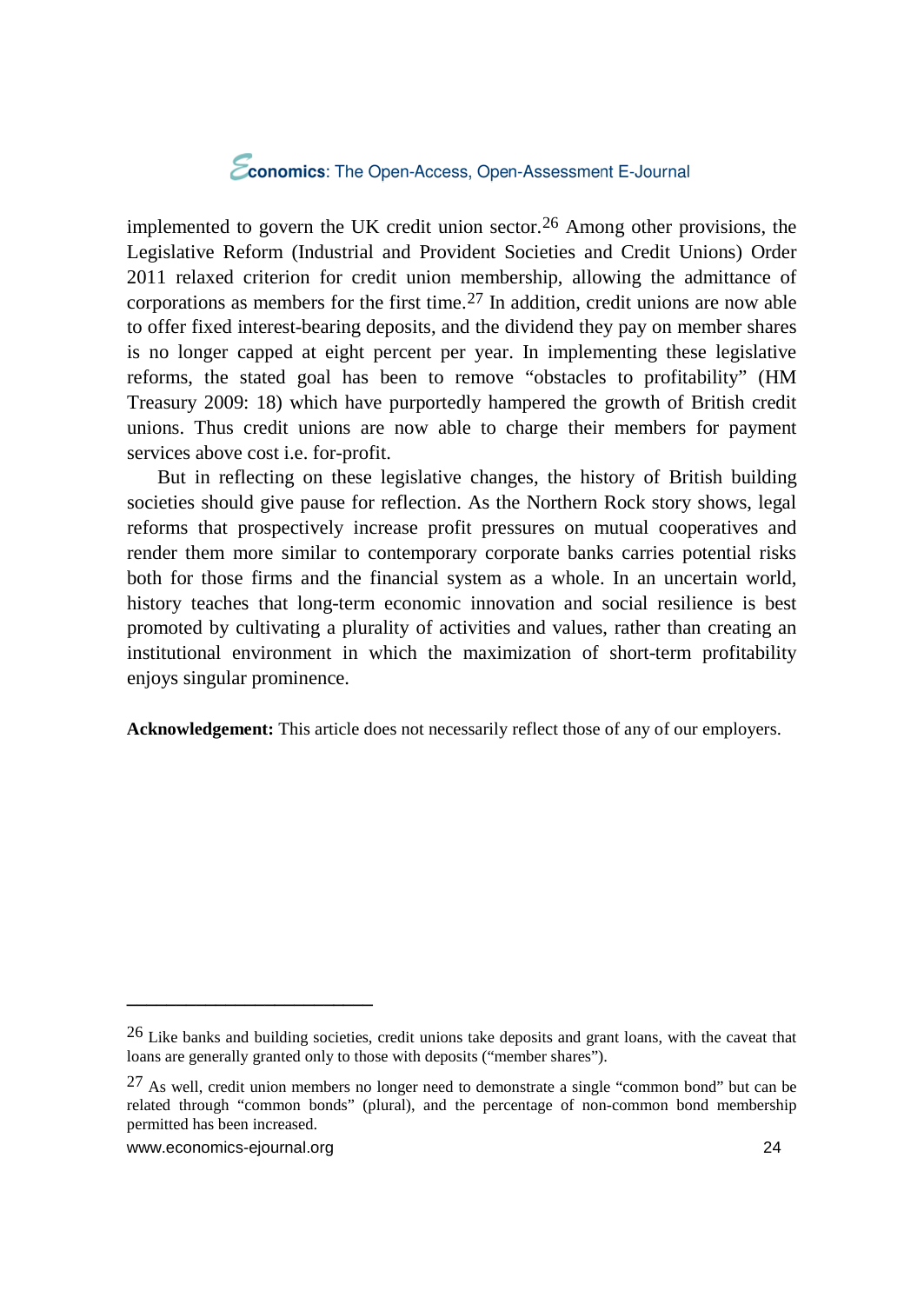

#### **References**

Aberdeen Railway Co v Blaikie Bros 1854 1 Macq. 461. [http://en.wikipedia.org/wiki/Aberdeen\\_Railway\\_Co\\_v\\_Blaikie\\_Brothers](http://en.wikipedia.org/wiki/Aberdeen_Railway_Co_v_Blaikie_Brothers)

Acharya, V., Philippon, T., Richardson, M., and Roubini, N. (2009). The financial crisis of 2007–2009: Causes and remedies. In V. Acharya and M. Richardson (Eds.), *Restoring financial stability: How to repair a failed system*. New York, NY: New York University Press.

[http://onlinelibrary.wiley.com/doi/10.1111/j.1468-0416.2009.00147\\_2.x/full](http://onlinelibrary.wiley.com/doi/10.1111/j.1468-0416.2009.00147_2.x/full)

- Allen, F., and Carletti, E. (2008). Mark-to-market accounting and liquidity pricing. *Journal of Accounting and Economics* 45: 358–378. <http://ideas.repec.org/a/eee/jaecon/v45y2008i2-3p358-378.html>
- Aris, S. (2000). *Building the Northern Rock*. London: James and James (Publishers) Ltd.
- Artis, M., and Taylor, M. (1989). Abolishing exchange controls: The UK experience. Centre for Economic Policy Research Discussion Paper 294. <http://www.cepr.org/pubs/dps/DP294.asp>
- Bab, H. (1938). The evolution of the British building society. *Economic History Review* 9(1): 56–63. http://www.jstor.org/stable/2589967
- Bank of England. (2011). Instruments of macroprudential policy: A Discussion Paper. http://www.bankofengland.co.uk/publications/Documents/other/financialstability/discus sionpaper111220.pdf
- BBC News. (2011). Banking industry gives up on PPI mis-selling battle. http://www.bbc.co.uk/news/business-13330858
- Beale, N., Rand, D., Battey, H., Croxson, K., May, R., and Nowak, M. (2011). Individual versus systemic risk and the Regulator's Dilemma. *Proceedings of the National Academy of Sciences of the United States of America*. doi:10.1073/pnas.1105882108. http://www.pnas.org/content/early/2011/07/13/1105882108.full.pdf+html
- Berle, A., and Means, G. (1991). *The modern corporation and private property*. Brunswick, New Jersey: Transaction Publishers.
- Bernanke, B. (2005). The global saving glut and the U.S. current account deficit. Remarks by Governor Ben S. Bernanke At the Sandridge Lecture, Virginia Association of Economists, Richmond, Virginia. http://www.federalreserve.gov/boarddocs/speeches/2005/200503102/default.htm
- Bernanke, B., Gertler, M., and Gilchrist, S. (1998). The financial accelerator in a quantitative business cycle framework. NBER Working Paper Number 6455. http://www.nber.org/papers/w6455

Bernstein, P. (1998). *Against the gods: The remarkable story of risk*. New York, NY: Wiley.

www.economics-ejournal.org 25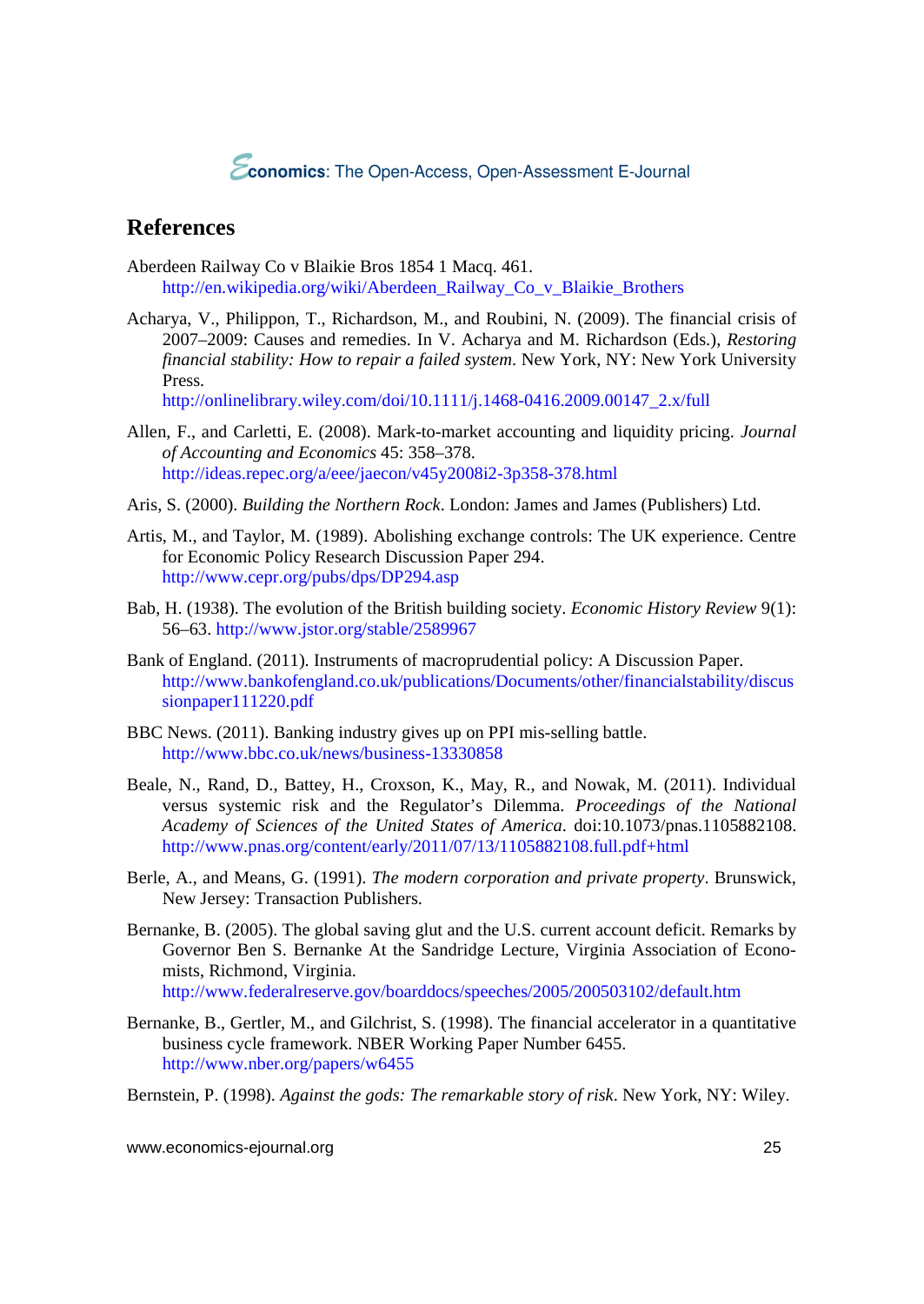- Bezemer, D. (2011). Causes of financial instability: Don't forget finance. Levy Economics Institute Working Paper Number 665. http://www.levyinstitute.org/pubs/wp\_665.pdf
- Bholat, D., Dunn, A., and Gray, J. (2012). Share and share alike? Hedge funds, human rights, and owning enterprise in Britain. *Journal of Law and Society* 39(2): 185–212. http://onlinelibrary.wiley.com/doi/10.1111/j.1467-6478.2012.00578.x/full
- Billings, M., and Capie, F. (2011). *Financial crisis, contagion, and the British banking system between the world wars*. Business History 53(2) April: 193–215. <http://ideas.repec.org/a/taf/bushst/v53y2011i2p193-215.html>
- Bisias, D., Flood, M., Lo, A., and Valavanis, S. (2012). A survey of systemic risk analytics. Office of Financial Research Working Paper 1. http://www.treasury.gov/initiatives/wsr/ofr/Documents/OFRwp0001\_BisiasFloodLoVal avanis\_ASurveyOfSystemicRiskAnalytics.pdf
- Boléat, M. (1987). *The Building Society Industry*. London: Allen & Unwin.
- Bordo, M. (1992). The Bretton Woods international monetary system: An historical overview. National Bureau of Economic Research Working Paper No. 4033. Cambridge, MA: National Bureau of Economic Research. http://www.nber.org/chapters/c6867.pdf
- Borio, C., and Disyatat, P. (2011). Global imbalances and the financial crisis: Link or no link? Working Paper Number 346. Bank for International Settlements, Basel, Switzerland. http://www.bis.org/publ/work346.pdf
- Borland's Trustee v Steel Bros & Co Ltd [1901] 1 Ch 279.
- British Bankers' Association. (2012). *Abstract of Banking Statistics 28-2011*. London: British Bankers' Association.
- Brummer, A. (2008). *The crunch: The scandal of Northern Rock and the escalating credit crisis*. London: Random House Business Books.
- Building Societies Association. 2009. Submission to the Walker Review. [http://www.bsa.org.uk/policy/response/walker\\_review\\_bsa\\_response.htm](http://www.bsa.org.uk/policy/response/walker_review_bsa_response.htm)
- Building Societies Act 1986.
- Building Societies Act 1997.
- Callen, T.S., and Lomax, J.W. (1990). The development of the building societies sector in the 1980s. Bank of England Quarterly Bulletin (November): 503–513.
- Calomiris, C. (2008). The subprime turmoil: What's old, what's new, and what's next. VOX, 22 August 2008. http://www.voxeu.org/index.php?q=node/1561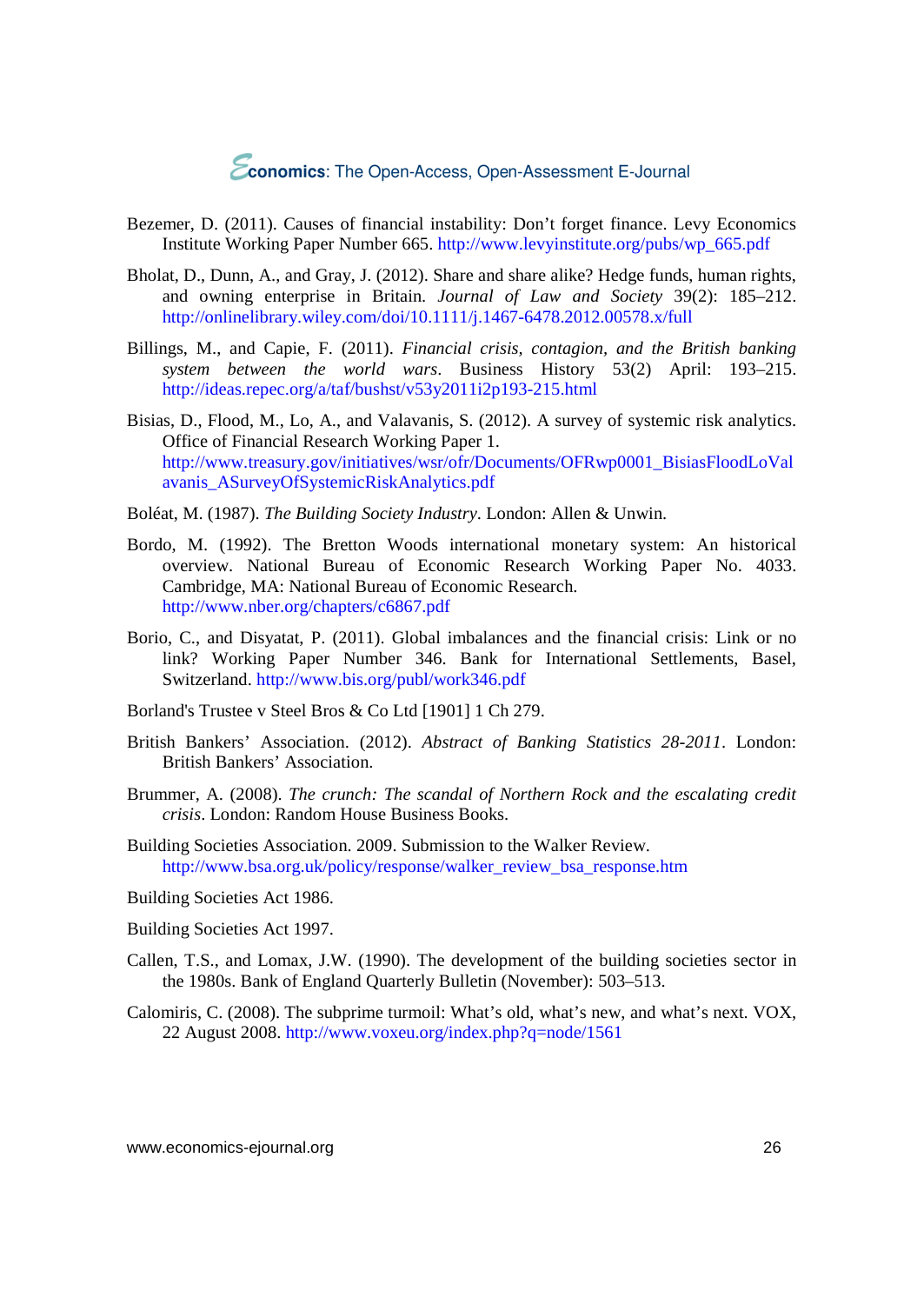- Calomiris, C. (2010). Banking crises yesterday and today. *Financial History Review* 17(1): 3-12. http://journals.cambridge.org/download.php?file=%2FFHR%2FFHR17\_01%2FS09685 65010000028a.pdf&code=3b77c83f6adc9a7fa239898b8d35813a
- Capie, F. (2011). British financial crises in the nineteenth and twentieth centuries. Paper presented at Durham University.
- Capie, F., and Billings, M. (2001). Profitability in English banking in the twentieth century. *European Review of Economic History* 5(3): 367–401. [http://ideas.repec.org/a/cup/ereveh/v5y2001i03p367-401\\_00.html](http://ideas.repec.org/a/cup/ereveh/v5y2001i03p367-401_00.html)
- Capie, F., and Billings, M. (2004). Evidence on competition in English commercial banking, 1920–1970. Financial History Review 11(1): 69–103. [http://ideas.repec.org/a/cup/fihrev/v11y2004i01p69-103\\_00.html](http://ideas.repec.org/a/cup/fihrev/v11y2004i01p69-103_00.html)
- Capie, F., Goodhart, C., and Schnadt, N. (1994). The development of central banking. F. Capie, C. Goodhart, and N. Schnadt (Eds.), *The future of central banking*: The *tercentenary symposium of the Bank of England*. Cambridge: Cambridge University Press.
- Casu, B., Girardone, C., and Molyneux, P. (2006). *Introduction to banking*. Harlow: Pearson.
- Cerutti, E., Claessens, S., and McGuire, P. (2012). Systemic risk in global banking: What can available data tell us and what more data are needed? BIS Working Papers 376. Basel, Switzerland: Bank for International Settlements. http://www.bis.org/publ/work376.htm
- Chen, S. (2007). *Northern Rock: The unravelling*. Panmure Gordon & Company.
- Chick, V. (2008). Could the crisis at Northern Rock have been predicted? An evolutionary approach. *Contributions to Political Economy* 27(1): 115-124. http://cpe.oxfordjournals.org/content/27/1/115.full.pdf+html

Companies Act 1985.

Companies Act 2006.

- Congdon, T. (2009). The Northern Rock affair: An analysis of the "teaser rate strategy." In F. Bruni and D. Llewellyn (Eds.), *The failure of Northern Rock: A multidimensional case study*. Vienna, Austria: SUERF–The European Money and Finance Forum. <http://ideas.repec.org/h/erf/erfssc/53-10.html>
- Congdon, T. (2011). *Money in a Free Society: Keynes, Friedman, and the New Crisis in Capitalism*. New York: Encounter Books.
- Cook, J., Deakin, S., and Hughes, A. (2002). Mutuality and corporate governance: The evolution of UK building societies following deregulation. *Journal of Corporate Law Studies* 2: 110–138. http://heinonline.org/HOL/Page?handle=hein.journals/corplstd2&g\_sent=1&collection= journals&id=112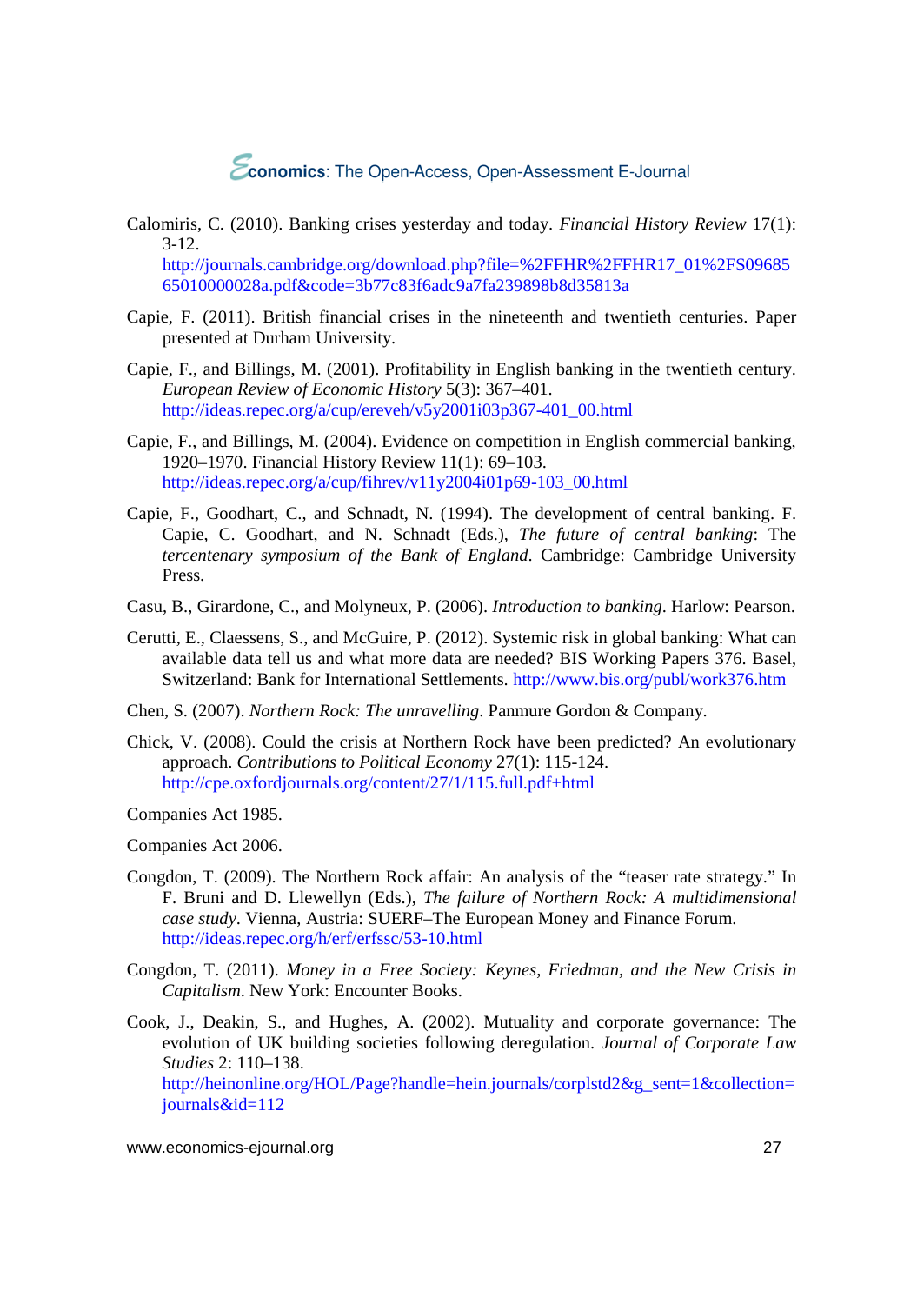- Crouhy, M., Galai, D., and Mark, Robert. (2006). *The Essentials of risk management.* New York: McGraw-Hill.
- Davies, D., Gough, N., and Erskine, R. (2003). *Northern Rock: How does it do it?* ABN AMRO.
- Davies, R., Richardson, P., Katinaite, V., and Manning, M. (2010). Evolution of the UK banking system. *Bank of England Quarterly Bulletin* Q4: 321–332.
- Dawley, S., Marshall, N., Pike, A., Pollard, J., and Tomaney, J. (2011). The Labour market impact of the run on Northern Rock: Continuity and evolution in an old industrial region. Papers in Evolutionary Economic Geography 1109. Utrecht, Netherlands: Utrecht University. [http://econ.geo.uu.nl/peeg/peeg1109.pdf.](http://econ.geo.uu.nl/peeg/peeg1109.pdf)
- De Bandt, O., Hartmann, P., and Peydró, L. (2012). Systemic Risk in Banking: An Update. In A. Berger, P., Molyneux, P., and J. Wilson (Eds.), *The Oxford Handbook of Banking*. Oxford: Oxford University Press.
- Deryugina, M. (2009). Standardization of securities regulation: Rehypothecation and securities commingling in the United States and the United Kingdom. *Review of Banking & Financial Law* 29: 253–288. [http://heinonline.org/HOL/Page?handle=hein.journals/annrbfl29&g\\_sent=1&collection](http://heinonline.org/HOL/Page?handle=hein.journals/annrbfl29&g_sent=1&collection=journals&id=256)  $=$ journals $&$ id $=$ 256
- Desai, M. (1991). Endogenous and exogenous money*.* J. Eatwell, M. Milgate, and P. Newman (Eds.), *The New Palgrave: Money*. New York, New York: WW Norton. <http://cas.umkc.edu/econ/economics/faculty/wray/papers/Desai.pdf>
- Dick, A., and Hannan, T. (2012). Competition and antitrust policy in banking. In A. Berger, P., Molyneux, P., and J. Wilson (Eds.), *The Oxford Handbook of Banking*. Oxford: Oxford University Press.
- Dicks, M.J. (1988). The demographics of housing demand: household formations and the growth of owner-occupation. Bank of England Discussion Paper 32(July).
- Dintenfass, M. (1992). *The decline of industrial Britain, 1870–1980*. London: Routledge.
- Dow, J. (2000). What is systemic risk? Moral hazard, initial shocks, and propogation. *Monetary and Economic Studies* 18(2): 1–24. http://www.imes.boj.or.jp/research/papers/english/me18-2-1.pdf
- Drake, L. (1997). The economics of mutuality; Building Societies Association, Paper Number 3. D. Llewellyn, (Ed.), *Economics of mutuality and the future of building societies*. London: Building Societies Association.
- Elliot, L., and Atkinson, D. (2008). *The Gods that failed*. London: Random House.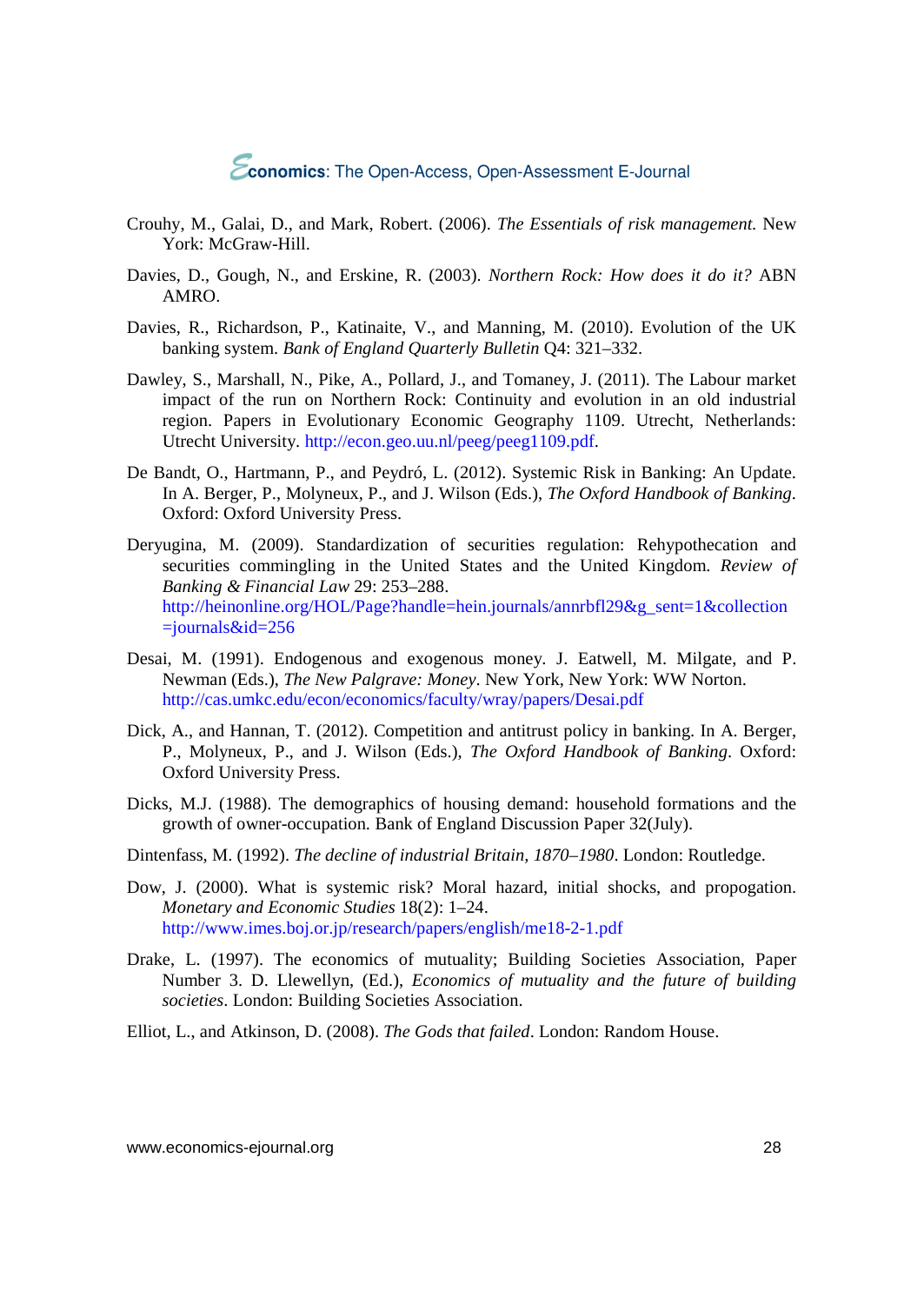- Erturk, I., Froud, J., Leaver, A., Moran, M., and Williams, K. (2011). Haldane's gambit: Political arithmetic and/or a new metaphor. CRESC Working Paper 97. [http://www.cresc.ac.uk/publications/haldane%E2%80%99s-gambit-political-arithmetic](http://www.cresc.ac.uk/publications/haldane%E2%80%99s-gambit-political-arithmetic-andor-a-new-metaphor-0)[andor-a-new-metaphor-0](http://www.cresc.ac.uk/publications/haldane%E2%80%99s-gambit-political-arithmetic-andor-a-new-metaphor-0)
- Fforde, J.S. (1983). Competition, innovation and regulation in British banking. *Bank of England Quarterly Bulletin* 23(3) September: 363–376.
- Financial Services Authority (2009). *The Turner review: A regulatory response to the global banking crisis*. London: Financial Services Authority. http://www.fsa.gov.uk/pubs/other/turner\_review.pdf
- Financial Services Authority (2011). *The failure of the Royal Bank of Scotland*. London: Financial Services Authority. http://www.fsa.gov.uk/library/other\_publications/miscellaneous/2011/rbs.shtml
- Financial Services and Markets Act 2000.
- Fisher, I. (1933). The debt-deflation theory of great depressions. *Econometrica* 1(4): 337– 357. http://www.jstor.org/stable/1907327
- Fligstein, N. (2001). *The architecture of markets: An economic sociology of twenty-first century capitalist societies*. Princeton, New Jersey: Princeton University Press.
- Freud, D. (1979). Exchange controls' quick end. *Financial Times*.
- Galati, G., and Moessner, R. (2011). Macroprudential policy  $-$  A literature review. Bank for International Settlements Working Paper 337. Basel, Switzerland: Bank for International Settlements. http://www.bis.org/publ/work337.htm
- Geanakoplos, J. (2010). Solving the present crisis and managing the leverage cycle. Federal Reserve Bank of New York. *Economic Policy Review*, August: 101–131. http://ideas.repec.org/a/fip/fednep/y2010iaugp101-131nv.16no.1.html
- Goodhart, C. (2009). The continuing muddles of monetary theory: A steadfast refusal to Face facts. *Economica* 76(1): 821–830. <http://ideas.repec.org/a/bla/econom/v76y2009is1p821-830.html>
- Goodhart, C. (2010). Money, credit, and bank behaviour: Need for a new approach. *National Institute Economic Review* 214(1): 73-82. <http://www.reservebank.govt.nz/research/fellowship/4111226.pdf>
- Goodhart, C. (2011). The changing role of central banks. *Financial History Review* 18(2): 135–154. <http://journals.cambridge.org/action/displayAbstract?fromPage=online&aid=8331074>
- Gorton, G. (2010). *Slapped by the invisible hand: The panic of 2007*. Oxford: Oxford University Press. <http://ideas.repec.org/b/oxp/obooks/9780199734153.html>
- Gray, J., and Akseli, O. (2011). *Financial regulation in crisis? The role of law and the failure of Northern Rock.* Cheltenham: Edgar Elgar.

www.economics-ejournal.org 29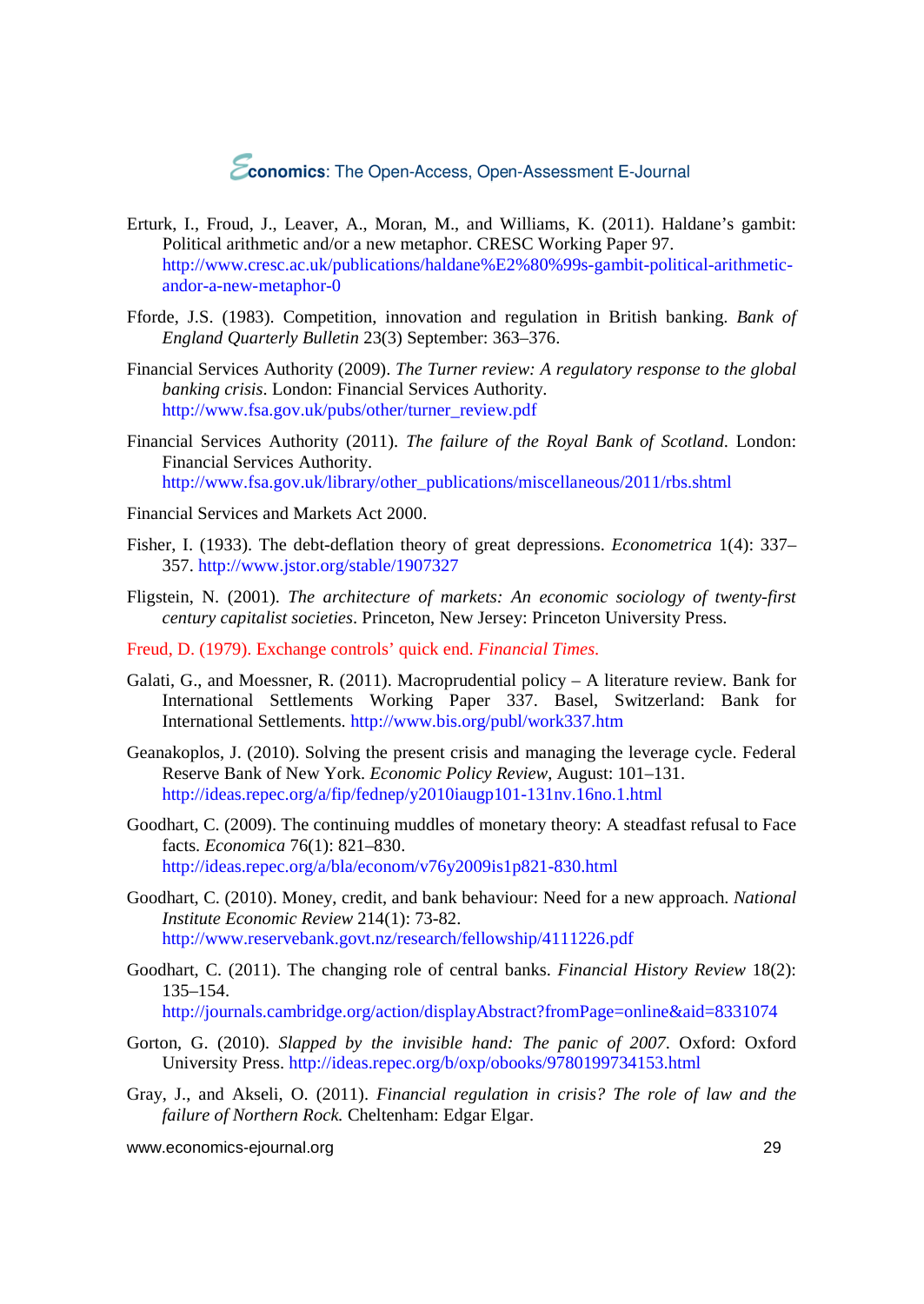- Gray, J. (2004). Personal finance and corporate governance: The missing link: Product regulation and policy conflicts. *Journal of Corporate Law Studies* 4(1): 187–220. http://heinonline.org/HOL/Page?handle=hein.journals/corplstd4&g\_sent=1&collection= journals&id=189
- Hacking, I. (1990). *The taming of chance*. Cambridge: Cambridge University Press.
- Haldane, A. (2009). Rethinking the financial network. Speech delivered at the Financial Student Association, Amsterdam. http://www.bankofengland.co.uk/publications/Documents/speeches/2009/speech386.pdf
- Haldane, A., and Nelson, B. (2012). Tails of the unexpected. Speech delivered at the University of Edinburgh Business School. http://www.bankofengland.co.uk/publications/Documents/speeches/2012/speech582.pdf
- Hamalainen, P. (2009). Fallout from the credit squeeze and Northern rock crises: Incentives, transparency and implications for the role of market discipline. In F. Bruni and D. Llewellyn (Eds.), *The failure of Northern Rock: A multidimensional case study*. Vienna: SUERF–The European Money and Finance Forum. <http://ideas.repec.org/h/erf/erfssc/53-3.html>

Hamilton, J., and Bergoe, K. (2004). Northern Rock. West LB.

- Hayek, F. (1973). *Law, legislation and liberty*. Volume 1. Chicago, Illinois: University of Chicago Press.
- Helleiner, E. (1994). *States and the reemergence of global finance: From Breton Woods to the 1990s*. Ithaca, NY: Cornell University Press.
- Herrigel, G. (2006). Corporate Governance: History without historians. Paper prepared for Geoffrey Jones and Jonathan Zeitlin (eds.), *Handbook for Business History*, Oxford: Oxford University Press. http://www2.e.u-tokyo.ac.jp/~sousei/Herrigel.pdf
- Herring, R. (2011). *The Known, the unknown, and the unknowable in financial policy: An application to the subprime crisis*. [http://www.law.yale.edu/documents/pdf/cbl/Herring\\_Known\\_Unknown.pdf.](http://www.law.yale.edu/documents/pdf/cbl/Herring_Known_Unknown.pdf)
- Hickman v Kent & Romney Marsh Sheep Breeders Association Ltd [1915] 1 Ch 881
- Hird, C. (1996). Building societies: Stakeholding in practice and under threat. *New Left Review*, 218: 40–52.
- HM Treasury (2009). Legislative reform order (industrial and provident societies and credit unions). http://www.legislation.gov.uk/uksi/2011/2687/contents/made
- Howe, G. (1994). *Conflict of loyalty*. London: Macmillan.
- Independent Commission on Banking (2011). Final report: Recommendations. http://bankingcommission.s3.amazonaws.com/wp-content/uploads/2010/07/ICB-Final-Report.pdf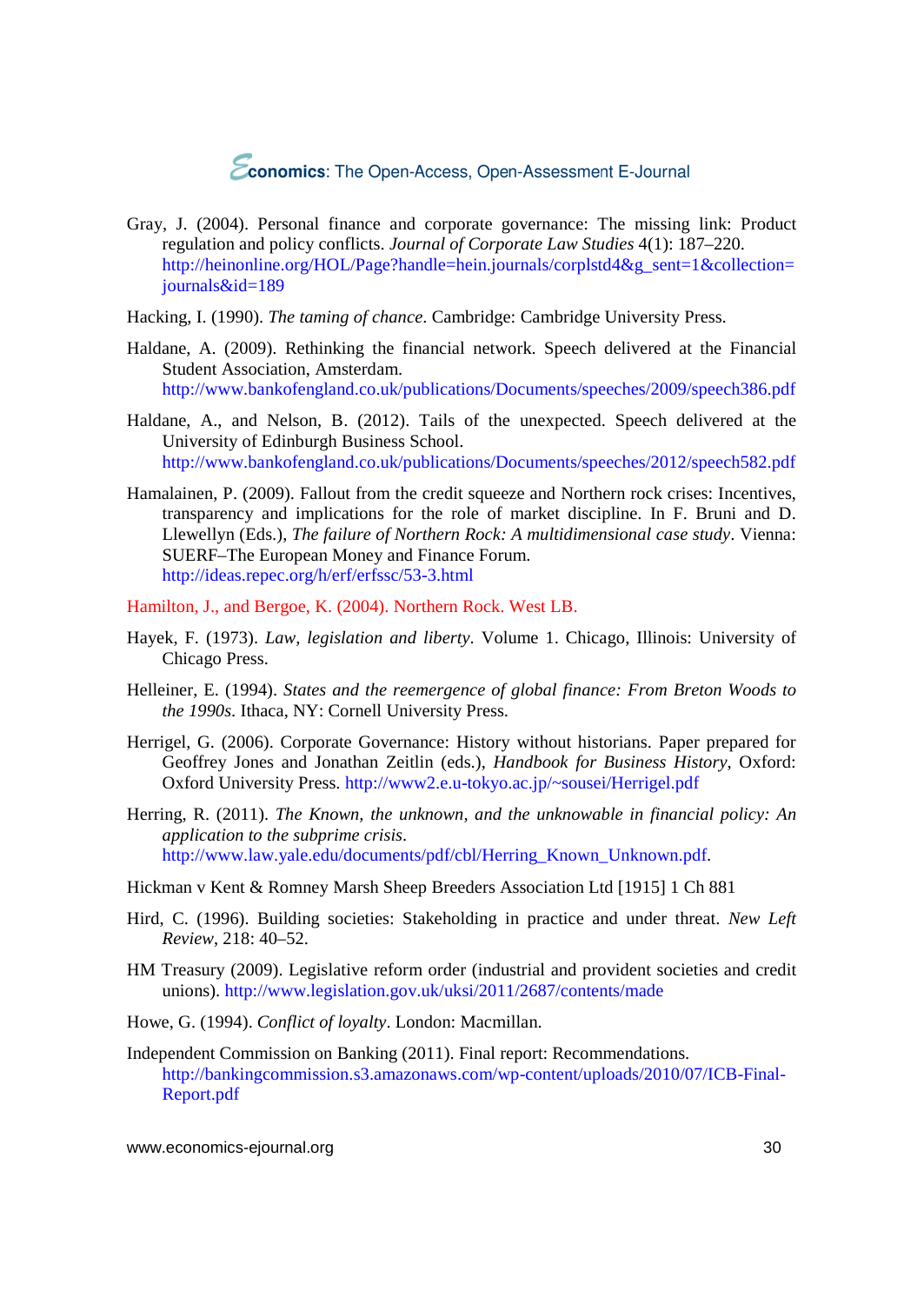Ingham, G. (2004). *The nature of money*. Cambridge: Polity Press.

- International Monetary Fund (2011). Global financial stability report. http://www.imf.org/external/pubs/ft/gfsr/2011/02/index.htm
- Jones, S. (2007). Northern Rock: "The world changed on August 9." *Financial Times*. http://ftalphaville.ft.com/blog/2007/09/14/7309/northern-rock-the-world-changed-onaugust-9/
- Kettering, K. (1999). Repledge deconstructed. *University of Pittsburgh Law Review* 61: 45– 239. http://heinonline.org/HOL/Page?handle=hein.journals/upitt61&g\_sent=1&collection=jo urnals&id=55
- King, M. (2004). What fates impose: Facing up to uncertainty. The Eighth British Academy Annual Lecture 2004. http://www.bankofengland.co.uk/publications/Documents/speeches/2004/speech234.pdf
- Knight, F. (2010). *Risk, uncertainty, and profit*. Charleston, South Carolina: Nabu Press.
- Knight, F. (1997). *Ethics of competition*. Piscataway, New Jersey: Transaction Publishers.
- Laeven, L., and Valencia, F. (2008). Systemic banking crises: A new database. IMF Working Paper 224. Washington, DC: International Monetary Fund. http://www.imf.org/external/pubs/ft/wp/2008/wp08224.pdf
- Lascelles, D. (2005). Other people's money. London: Institute of Financial Services.
- Lavoie, M. (1984). The endogenous flow of credit and the post Keynesian theory of money. *Journal of Economic Issues* XVIII(3) September: 771–797. http://cas.umkc.edu/econ/economics/faculty/wray/601wray/the%20endogenous%20flo w%20of%20credit.pdf
- Lazonick, W. (2012). The financialization of the US corporation: What has been lost, and how it can be regained. Conference paper presented at University College, London. <http://ideas.repec.org/p/pra/mprapa/42307.html>
- Lazonick, W., and O'Sullivan, M. (2000). Maximizing shareholder value: A new ideology for corporate governance. *Economy and Society* 29(1): 13–35. <http://dx.doi.org/10.1080/030851400360541>
- LiPuma, E. and Lee, B. (2004). *Financial derivatives and the globalization of risk*. Durham, NC: Duke University Press.
- Lo Duca, M. and Peltonen, T. (2011). Macro-financial vulnerabilities and future financial stress: Assessing systemic risks and predicting systemic events. ECB Working Paper Series Number 1311. Frankfurt: European Central Bank. http://www.ecb.int/pub/pdf/scpwps/ecbwp1311.pdf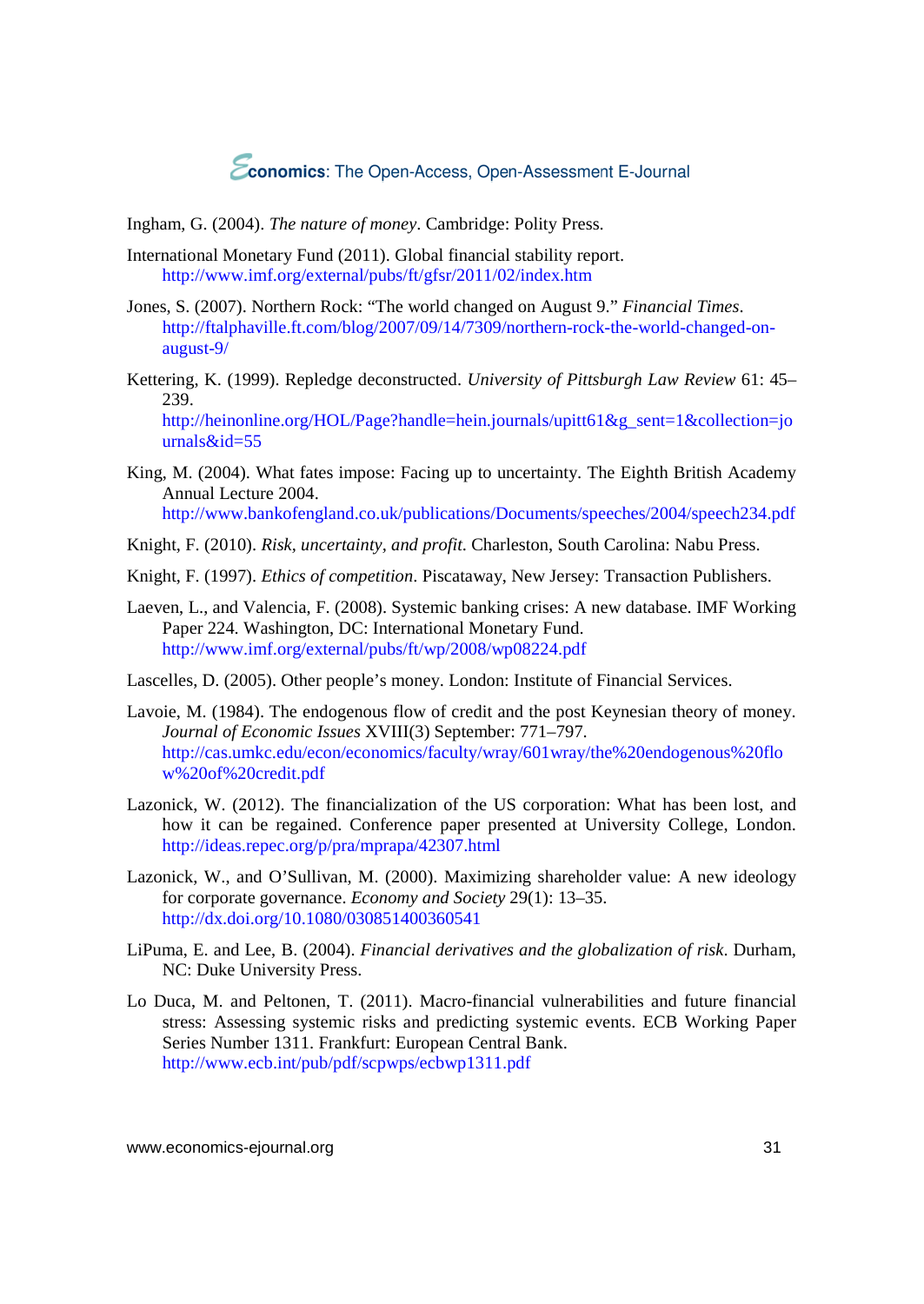- Macey, J., and O'Hara, M. (2003). The corporate governance of banks. *Federal Reserve Bank of New York Economic Policy Review* 9(1): 91–107. http://www.newyorkfed.org/research/epr/03v09n1/0304mace.html
- Marshall, N., Willis, R., and Richardson, R. (2003). Demutualisation, strategic choice, and social responsibility. *Environment and Planning C: Government and Policy* 21(5): 735– 760. <http://ideas.repec.org/a/pio/envirc/v21y2003i5p735-760.html>
- Marshall, N., Pike, A., Pollard, J., Tomaney, J., Dawley, S., and Gray, J. (2011). Placing the run on Northern Rock. *Journal of Economic Geography* 12(1): 1–25. <http://ideas.repec.org/a/oup/jecgeo/v12y2012i1p157-181.html>
- Martin, R., and Turner, D. (2000). Demutualisation and the remapping of financial landscapes. *Transactions of the Institute of British Geographers* 25(2): 221–241.
- Martin, R., Casson, P., and Nisar, T. (2007). *Investor engagement: Investors and management practice under shareholder value*. Oxford: Oxford University Press. <http://ideas.repec.org/b/oxp/obooks/9780199202607.html>
- McKinnon, R. (1993). The rules of the game: International money in historical perspective. *Journal of Economic Literature* XXXI(March): 1–44. http://www.jstor.org/stable/2728149
- Miller, R., and Wood, J. (1979). *Exchange controls for ever*? London: Institute of Economic Affairs.
- Milne, A., and Wood, G. (2008). Shattered on the Rock? British financial stability from 1866 to 2007. Research Discussion Papers 30. Helsinki, Finland: Bank of Finland. http://papers.ssrn.com/sol3/papers.cfm?abstract\_id=1318222
- Minsky, H. (1991). Financial crises: Systemic or idiosyncratic? Jerome Levy Economic Institute Working Paper Number 51. http://estes.levy.org/pubs/wp51.pdf
- Mishkin, F. (1999). Global financial instability: Framework, events, issues. *Journal of Economic Perspectives* 13(4): 3–20. <http://www.jstor.org/stable/2647010>
- Money Markets International Stockbrokers Ltd (An Irish broking firm Action brought by liquidators) V London Stock Exchange Ltd [2001] EWHC 1052.
- Moore, B. (1979). The endogenous money stock. *Journal of Post Keynesian Economics* 2(Fall): 49–70. http://www.jstor.org/stable/4537511
- Moran, M. (1984). *The politics of banking*. London: Palgrave MacMillan.
- Morris, C. (2008). *The two trillion dollar meltdown: Easy money, high rollers and the great credit crash*. New York: Public Affairs. <http://www.kantakji.com/fiqh/Files/Economics/w113.pdf>

Needler Financial Services Ltd v Taber [2001] EWHC Ch 5

Northern Rock (2001). *Annual report and accounts 2000*. Newcastle: Northern Rock.

www.economics-ejournal.org 32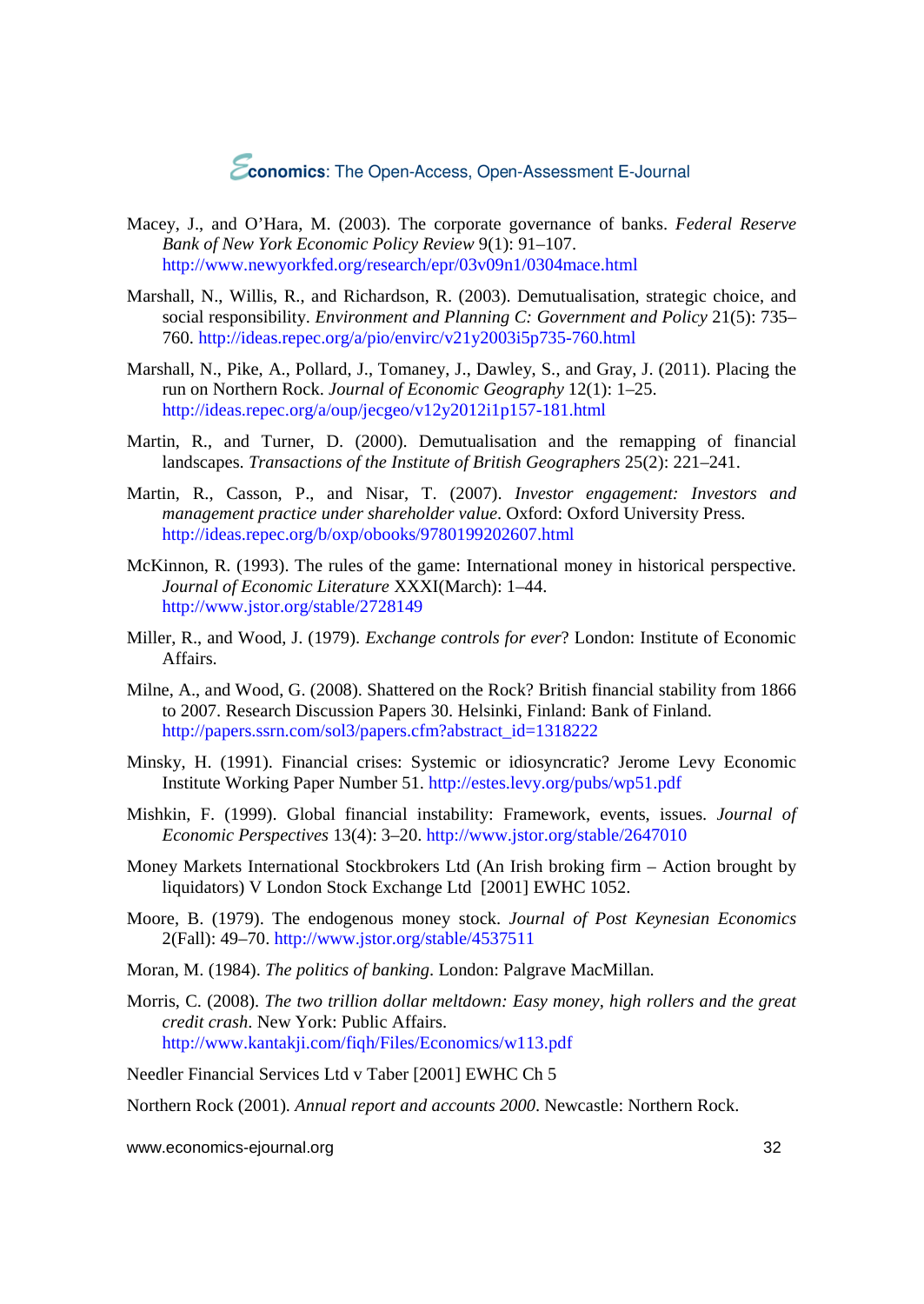- Northern Rock (2004). *Annual report and accounts 2003*. Newcastle: Northern Rock. http://www.northernrock.co.uk/downloads/report\_acc03.pdf
- Northern Rock (2006a). *Annual report and accounts 2005*. Newcastle: Northern Rock. [http://www.northernrock.co.uk/downloads/report\\_acc05.pdf](http://www.northernrock.co.uk/downloads/report_acc05.pdf)
- Northern Rock (2006b). Pursuing a growth strategy. Times 100 Case Studies. http://companyinfo.northernrock.co.uk/downloads/results/NorthernRockFinalV2.pdf
- Northern Rock (2007). *Annual report and accounts 2006*. Newcastle: Northern Rock. http://www.northernrock.co.uk/downloads/report\_acc06.pdf
- Obrinksy, M. (1983). *Profit theory and capitalism*. Philadelphia, Pennsylvania: University of Pennsylvania Press.
- Onado, M. (2009). Northern Rock: Just the tip of the iceberg. In F. Bruni and D. Llewellyn (Eds.), *The failure of Northern Rock: A multi-dimensional case study*. Vienna: SUERF– The European Money and Finance Forum. <http://ideas.repec.org/h/erf/erfssc/53-5.html>
- Oxford Centre for Mutual & Employee-owned Business. (2009). *Converting failed financial institutions into mutual organisations*. London: Building Societies Association. <http://www.bsa.org.uk/docs/presspdfs/remutualisation.pdf>
- Percival v Wright [1902] 2 Ch 421
- Peskin v Anderson [2000] EWCA Civ 326
- Postone, M. (2012). Thinking the global crisis. *The South Atlantic Quarterly* 111(2): 227– 249.
- Pozsar, Z., A., Ashcraft, A., and Boesky, H. (2010). Shadow banking. Federal Reserve Bank of New York Staff Report 458. <http://ideas.repec.org/p/fip/fednsr/458.html>
- Rafferty, M. (2008). Northern Rock plc: A case study in banking policy during times of duress. Proceedings of the 2008 Annual System Dynamics Conference. http://www.systemdynamics.org/conferences/2008/proceed/proceed.pdf
- Re D'Jan [BCC] 646.
- Rajan, R. (2010). Fault lines: *How hidden fractures still threaten the world economy*. Princeton, New Jersey: Princeton University Press.
- Reinhart, C., and Rogoff, K. (2009). *This time is different: Eight centuries of financial folly*. Princeton, New Jersey: Princeton University Press.
- Robb, R. (2009). Nietzsche and the economics of becoming. *Capitalism and Society* 4(1). <http://ideas.repec.org/a/bpj/capsoc/v4y2009i1n3.html>
- Rogers, D. (1999). *The big four British banks: Organisation, strategy, and the future*. New York, New York: Palgrave Macmillan.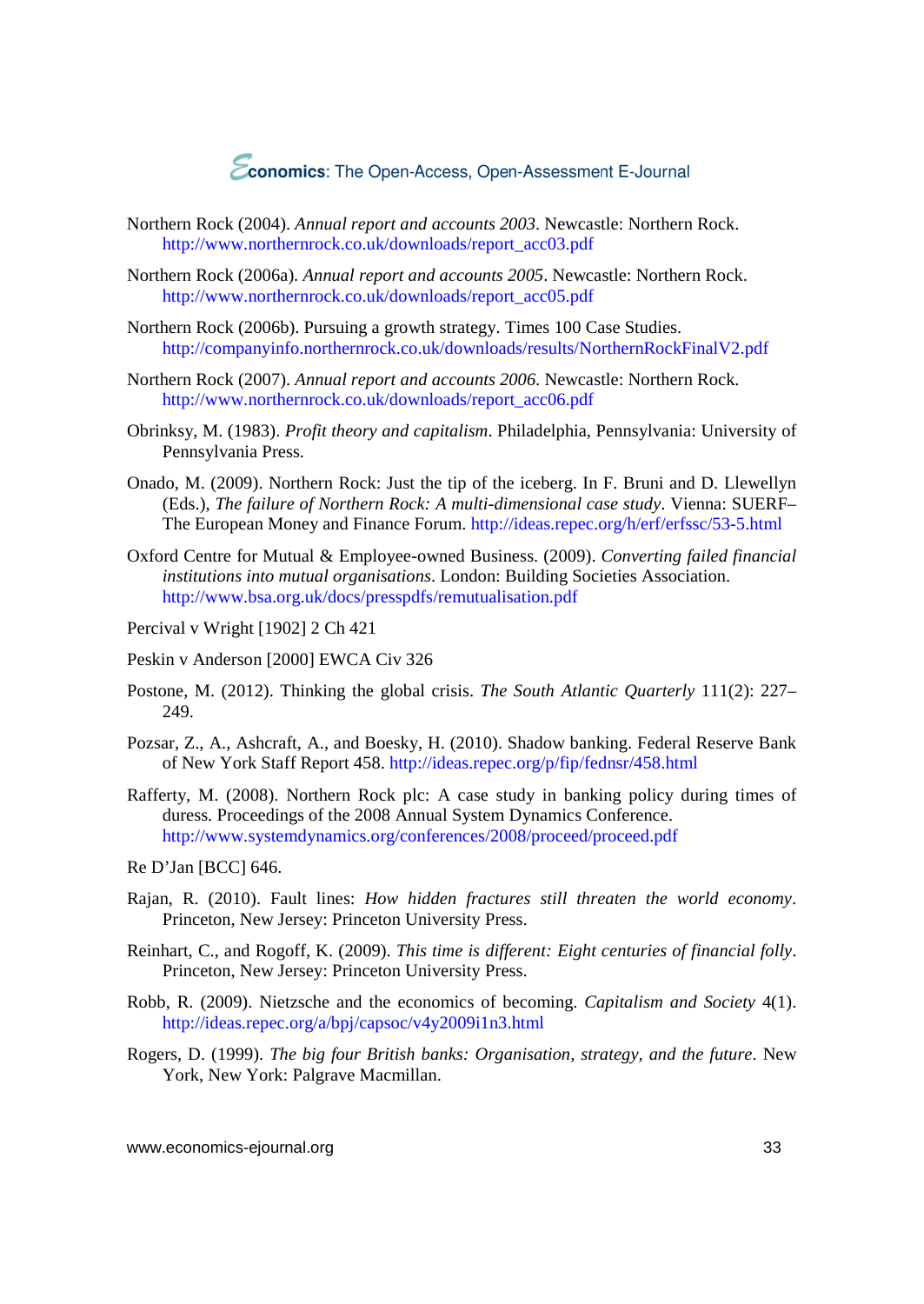- Rogers, E. (2007). Hitting Northern Rock bottom: Lessons from nineteenth-century British banking. Policy papers. [http://www.historyandpolicy.org/hp/papers/policy-paper-](http://www.historyandpolicy.org/hp/papers/policy-paper-64.html)[64.html.](http://www.historyandpolicy.org/hp/papers/policy-paper-64.html)
- Sage, R., and Patel, V. 17 September 2007. *Northern Rock.* Bears Stearns.
- Samuelson, P. (2010). *Economics*. New York: McGraw-Hill.
- Schularick, M., and Taylor, A. (2011). Credit booms gone bust: Monetary policy, leverage cycles, and financial crises, 1870–2008. Centre for Economic Policy Research Discussion Paper Series 7570. <http://ideas.repec.org/a/aea/aecrev/v102y2012i2p1029-61.html>
- Sheffield and South Yorkshire Permanent Building Society v Aizlewood and others (1889) 44 Ch D 412
- Shin, H. (2009). Reflections on Northern Rock: The bank run that heralded the global financial crisis. *Journal of Economic Perspectives* 23(1): 101–119. http://www.jstor.org/stable/27648296
- Sollis, R. (2009). Value at risk: A critical overview. *Journal of Financial Regulation and Compliance* 17(4): 398–414. <http://ideas.repec.org/a/eme/jfrcpp/v17y2009i4p398-414.html>
- Stephens, M. (2001). Building society demutualisation in the UK. *Housing Studies* 16(3): 335–352. http://dx.doi.org/10.1080/02673030120049706
- Taylor, J. (2006). *Creating capitalism: Joint-stock enterprise in British politics and culture, 1800–1870*. Suffolk: The Boydell Press.
- Toporowski, J. (2005). *Theories of financial disturbances: An examination of critical theories of finance from Adam Smith to the present day*. Cheltenham: Edward Elgar Press.
- Wade, R. (2009). Iceland as Icarus. *Challenge* 52(3): 5–33.
- Walters, B. (2008). *The fall of Northern Rock*. Petersfield: Harriman House Publishing.
- Walker, D. (2009). *A review of corporate governance in UK banks and other financial industry entities – Final recommendations*. London. http://webarchive.nationalarchives.gov.uk/+/http://www.hmtreasury.gov.uk/d/walker\_review\_261109.pdf

Warner, A. (1997). Faith of the converted. *The Banker* 147: 856.

- Watson, K. (2004). The financial services sector since 1945. In R. Floud and P. Johnson (Eds.), *The Cambridge economic history of modern Britain, Volume III: Structural change and growth, 1939–2000*. Cambridge: Cambridge University Press.
- Weale, M. (2007). Northern Rock: Solutions and problems. *National Institute Economic Review* 202: 4–8. <http://ideas.repec.org/a/sae/niesru/v202y2007i1p4-8.html>

www.economics-ejournal.org 34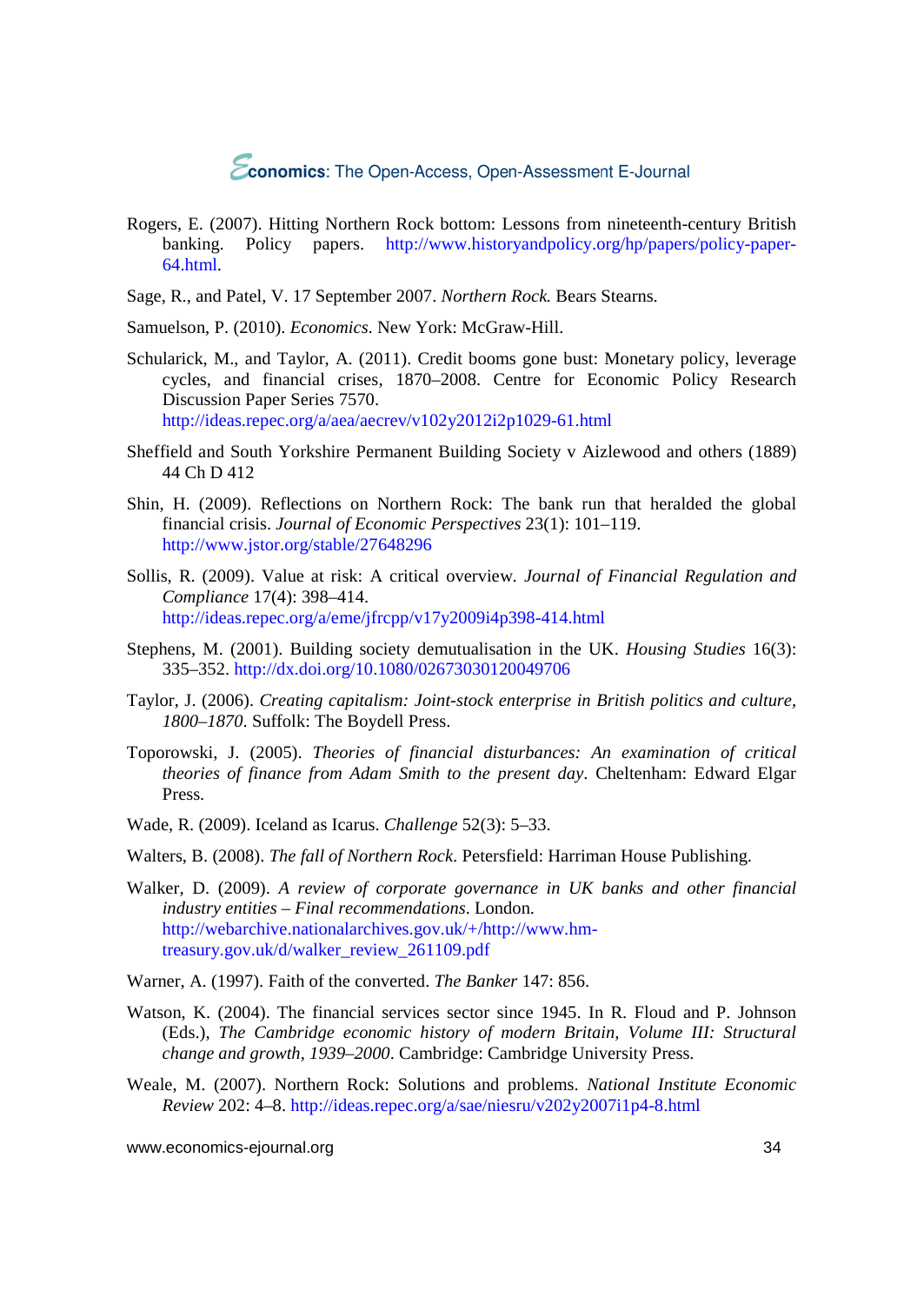Wolf, M. (2008). *Fixing global finance*. Batimore, MD: John Hopkins University Press.

- Wood, G. (1985). Exchange controls in the United Kingdom. *Skandinaviska Enskilda Banken Quarterly Review* 3: 66–71.
- Wray, R. (1990). *Money and credit in capitalist economies: The endogenous money approach*. Aldershot: Edgar Elgar.